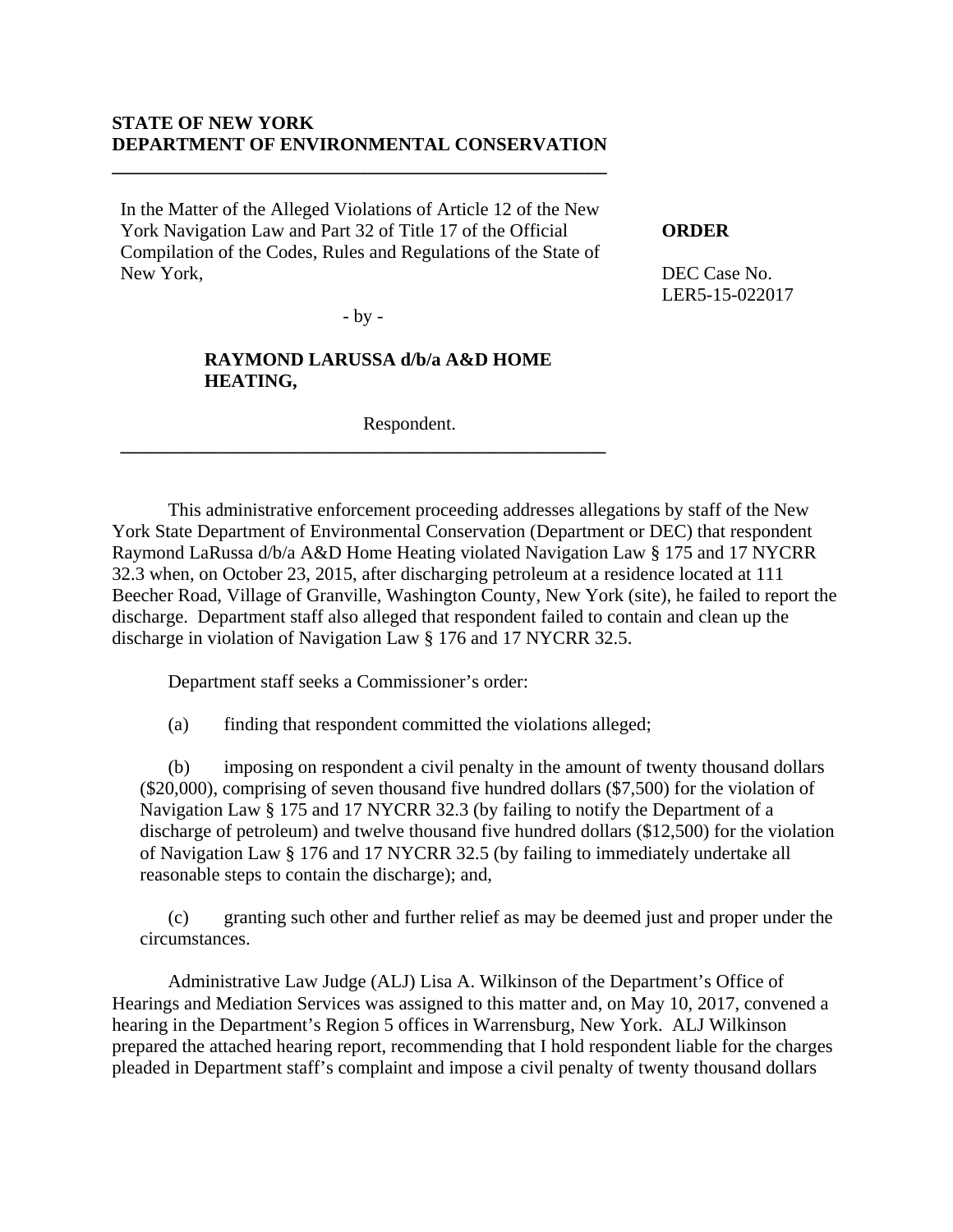(\$20,000) upon respondent. I adopt the ALJ's findings and conclusions of law as my decision in this matter, subject to my comments below.

Respondent Raymond LaRussa operated a home heating oil delivery business known as A&D Home Heating in Granville, New York (*see* Hearing Report at 3 [Finding of Fact No. 2]). On October 23, 2015, at approximately 2:00 p.m., respondent made a delivery of 200 gallons of number 2 fuel residential heating oil to an aboveground fuel oil storage tank (tank) located at 111 Beecher Road in the Village of Granville, Washington County (*see* Hearing Report at 3 [Finding of Fact No. 3]). The tank, which was located in the basement of the residence, had a capacity of 275 gallons (*id.*)

During the delivery, the tank was overfilled, causing heating oil to spray out of the vent line, and under a deck (*see* Hearing Report at 3 [Finding of Fact No. 5]). Respondent was aware of the spill around the outside deck at the time of the delivery and left the residence in order to obtain absorbent material to address it (*see* Hearing Report at 3 [Findings of Fact Nos. 6, 7]).

Respondent however failed to report the spill to the DEC as required by law (*see* Hearing Exhibit 8; transcript [tr] at 179-180, 196).

At approximately 3:20 p.m., respondent returned to the residence and became aware that heating oil was leaking out of the tank and onto the basement floor (*see* Hearing Report at 3-4 [Finding of Fact No. 8]). Respondent placed an eighteen (18) gallon tub under the tank to collect the heating oil and left the residence to obtain additional supplies and equipment to address the spill *(id.)*. When respondent returned to the residence at approximately 4:50 p.m., the tub he had previously placed under the tank was almost full (*id.* at 4 [Finding of Fact No. 9]). Respondent continued to pump heating oil out of the tub and out of the tank into two fifty-five (55) gallon drums and left the site at approximately 7:00 p.m. (*see* Hearing Report at 4 [Findings of Fact Nos. 9, 11]).

The homeowner reported the spill to the DEC at 9:19 p.m. (*see* Hearing Exhibit 8).<sup>1</sup>

When Department staff arrived at the residence at 11:00 p.m. on October 23, 2015, the heating oil tank was still leaking, the tub that respondent had placed under the leaking tank was overflowing and heating oil was covering areas of the basement floor as well as wicking up into the woodwork and paneling (*see* Hearing Report at 5 [Findings of Fact Nos. 15-19]). The Department's spill contractor conducted initial spill response activities (*see* Hearing Report at 5- 6 [Findings of Fact Nos. 21, 22]). Respondent's insurance company subsequently engaged a contractor (Response Environmental, Inc.) which undertook an extensive remediation project that involved collecting core soil samples beneath the basement and outside the residence, excavating the basement floor and removing over 300 tons of contaminated soil below the floor and from the exterior of the residence (*see* Hearing Report at 6-7 [Findings of Fact Nos. 27-34]).

1

<sup>&</sup>lt;sup>1</sup> At the adjudicatory hearing, respondent testified that, prior to his departure from the residence at 7:00 p.m. on October 23, 2015, the homeowner informed him that "he called the DEC but that they were busy in Comstock" on another site (*see* tr at 207).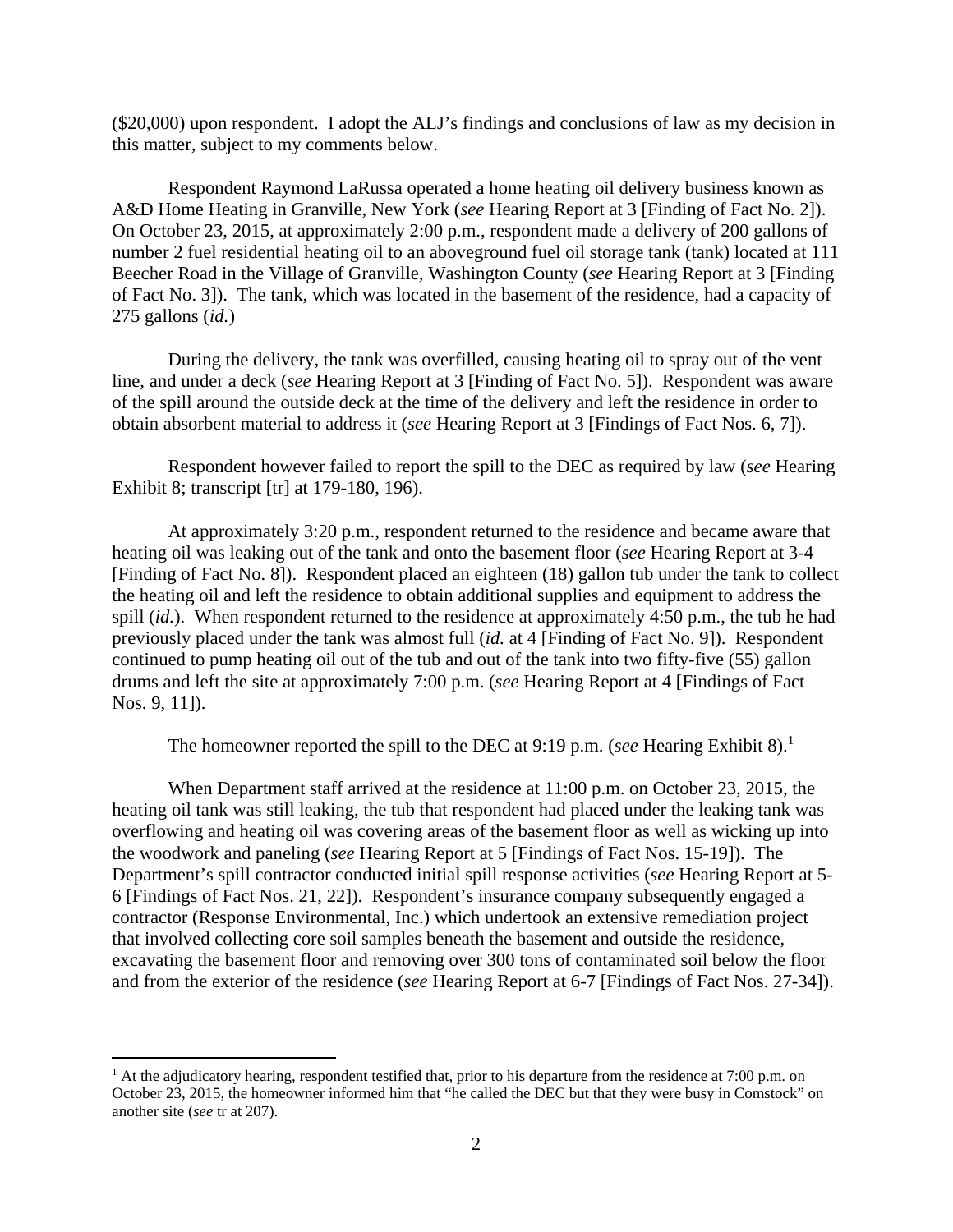#### **Liability**

Navigation Law § 173(1) prohibits the discharge of petroleum, which includes the heating oil at issue here (*see* Navigation Law § 172[15]). Any person who causes a discharge of petroleum must immediately notify the Department, but in no case later than two hours after the discharge (*see* Navigation Law § 175 and 17 NYCRR 32.3).

In this case, Department staff proved by a preponderance of the evidence that respondent failed to report the spill he caused at the site. Respondent, who owned and operated a heating oil delivery business, should have been fully aware of the reporting obligations in the event that a discharge occurred. Respondent's contention that he did not have the telephone number for the DEC spill hotline is not a defense and, in his occupation, it would be expected that he would have the hotline number immediately available.

The law also requires a person who is responsible for a discharge of petroleum to take immediate steps to contain, cleanup and remove the discharge (*see* Navigation Law § 176[1]) and 17 NYCRR 32.5). Respondent made efforts to address the discharge but, notwithstanding those efforts, the damage to the residence and the impacts to the surrounding environment were substantial (*see* Hearing Report at 6-7 [Findings of Fact Nos. 27-35]). Even though respondent was in the heating oil delivery business, he did not have any spill containment material on hand and needed to leave the site to obtain this material. Although he subsequently returned with containment material, he later departed from the site with the spill still unresolved.

The record is clear that respondent violated the statutory and regulatory provisions charged by Department staff.

#### Civil Penalty

 $\overline{a}$ 

Section 192 of the Navigation Law provides for a civil penalty of up to twenty-five thousand dollars (\$25,000) per day for each violation of the provisions of article 12 of the Navigation Law (in this matter, §§ 175 and 176) or any regulation promulgated thereunder (here, 17 NYCRR 32.3 and 17 NYCRR 32.5).

Department staff requests a civil penalty in the total amount of twenty thousand dollars (\$20,000) for the violations alleged. Respondent testified that his company A&D Home Heating was dissolved on July 6, 2016 (tr at 9). He indicated that he did not have a job for a period of time, was now working for an auto parts company, and his financial ability to pay the penalty was "non-existent" (tr at 263). Respondent further testified that he previously submitted information to Department staff regarding his financial circumstances, but the ALJ noted that the financial information had been provided during settlement negotiations and therefore was not a part of the hearing record (*see* tr at 266-267).<sup>2</sup> The ALJ provided respondent with an

<sup>&</sup>lt;sup>2</sup> Where, at hearing, a pro se respondent states that he or she is financially unable to pay, the ALJ should undertake appropriate efforts to solicit this information. In this instance, the ALJ provided respondent with an opportunity to submit financial information following the hearing. Based on the record, further inquiry at the hearing itself, including a discussion of the release of respondent's financial information that was then in staff's possession, would have been appropriate.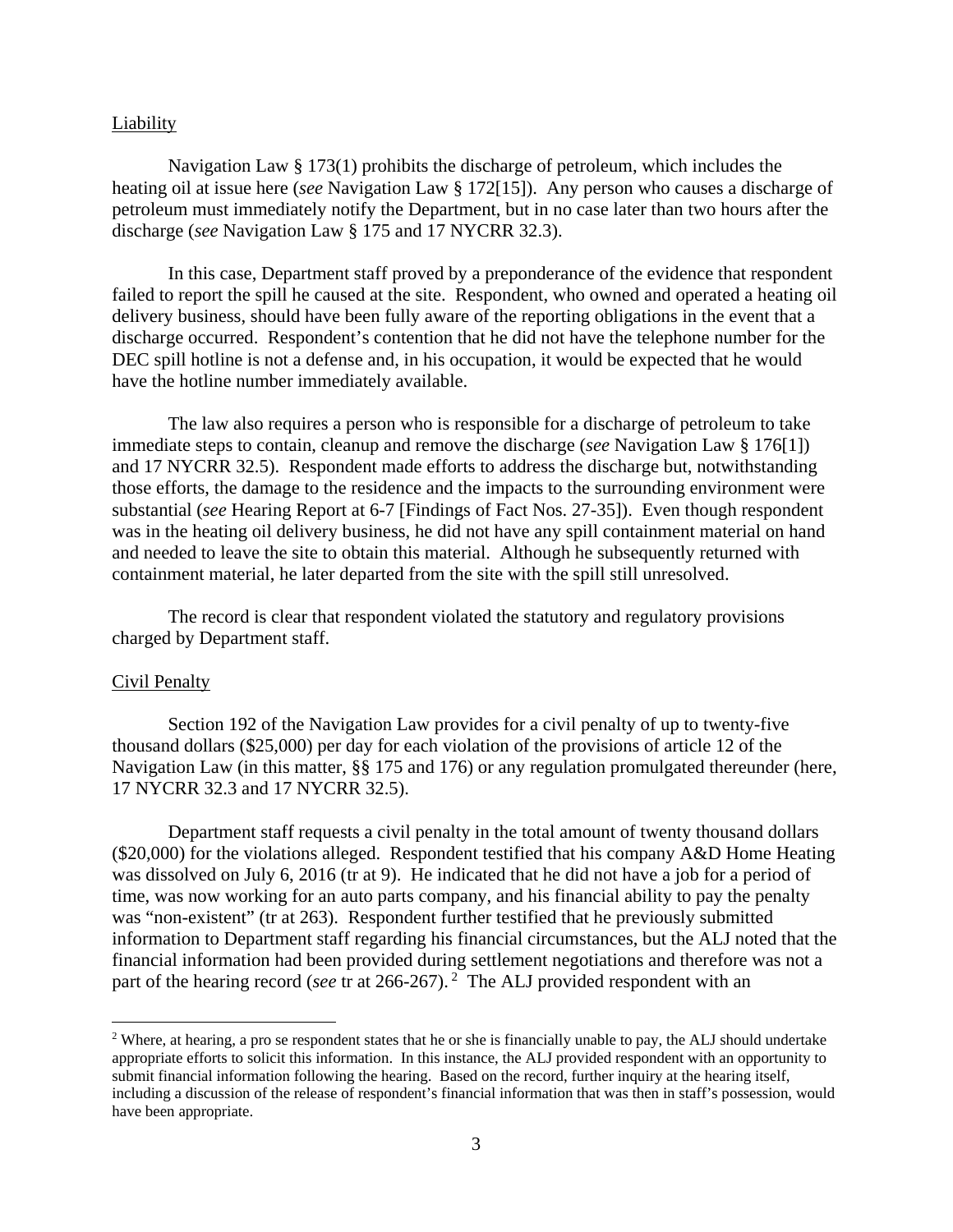opportunity to submit financial information as part of the hearing record; however respondent failed to do so (*see* tr at 276-277; *see also* e-mail dated July 24, 2017, from ALJ Wilkinson to the parties [with e-mails dated July 21, 2017 and June 29, 2017 (with attached letter) from DEC Attorney Scott Abrahamson to the ALJ and respondent]). 3

Upon consideration of the record before me, however, including but not limited to the fact that respondent attempted to undertake containment efforts at the site and the remedial activities that were undertaken, I am assessing a civil penalty in the amount of five thousand dollars (\$5,000), based on the following schedule:

> -two thousand five hundred dollars (\$2,500) of the civil penalty shall be due on or before December 31, 2019; and -the remaining two thousand five hundred dollars (\$2,500) of the civil penalty shall be due on or before June 30, 2020.

This civil penalty is authorized and appropriate under the circumstances in this record.

**NOW, THEREFORE**, having considered this matter and being duly advised, it is **ORDERED** that:

- I. Respondent Raymond LaRussa is adjudged to have violated:
	- A. Navigation Law § 175 and 17 NYCRR 32.3 by failing to report a discharge of petroleum at 111 Beecher Road in the Village of Granville, Washington County, New York; and
	- B. Navigation Law § 176 (1) and 17 NYCRR 32.5 for failing to undertake all reasonable measures to contain the discharge at 111 Beecher Road, Village of Granville, Washington County, New York.
- II. Respondent Raymond LaRussa is hereby assessed a civil penalty in the amount of five thousand dollars (\$5,000) to be paid in the form of a certified check, cashier's check, or money order made payable to the New York State Department of Environmental Conservation, and such penalty is to be submitted according to the following schedule:

--two thousand five hundred dollars (\$2,500) of the civil penalty shall be due on or before December 31, 2019; and

 $\overline{a}$ 

<sup>&</sup>lt;sup>3</sup> Based upon my review, I determined that respondent should be given a further opportunity to submit financial information for the hearing record to support his claim of being financially unable to pay the penalty that staff proposed. Accordingly, I directed the Deputy Commissioner for Hearings and Mediation Services to so advise respondent, which was done by letters dated May 2 and May 9, 2019. Respondent, who has apparently moved outof-state based on postal information, was given until May 31, 2019 to submit this financial information for the hearing record but failed to submit any information by that date.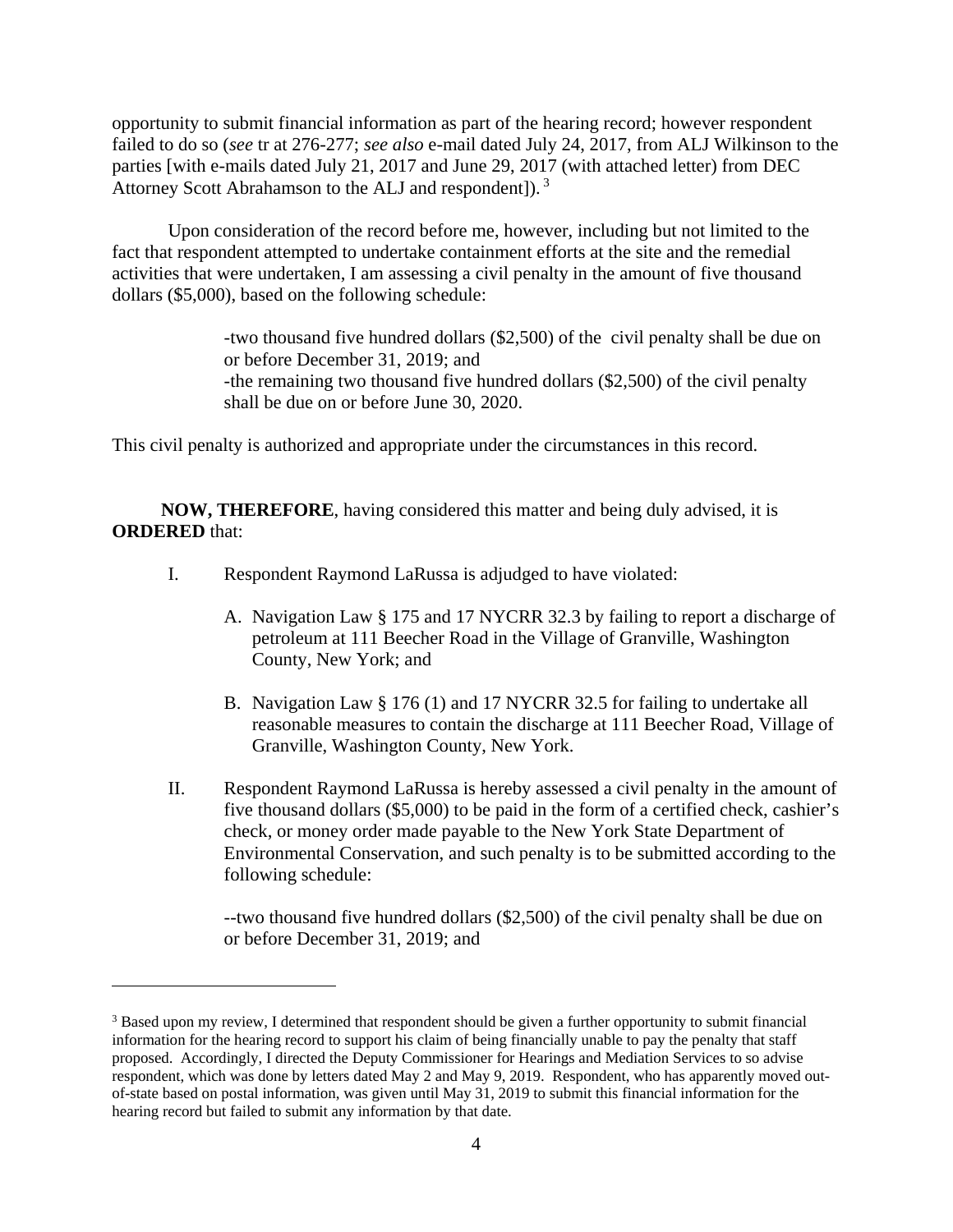--the remaining two thousand five hundred dollars (\$2,500) of the civil penalty shall be due on or before June 30, 2020.

The civil penalty shall be hand-delivered or mailed to the following address:

 Scott Abrahamson, Esq. Office of General Counsel NYS Department of Environmental Conservation Region 5 1115 State Route 86 P.O. Box 296 Ray Brook, New York 12977-0296

- III. All questions and correspondence regarding this order shall be addressed to Scott Abrahamson, Esq. at the address referenced in paragraph II of this order.
- IV. The provisions, terms and conditions of this order shall bind respondent Raymond LaRussa and his agents, successors and assigns, in any and all capacities.

 For the New York State Department of Environmental Conservation

By: \_\_\_\_\_\_\_\_\_\_/s/\_\_\_\_\_\_\_\_\_\_\_\_

 Basil Seggos Commissioner

Dated: June 27, 2019 Albany, New York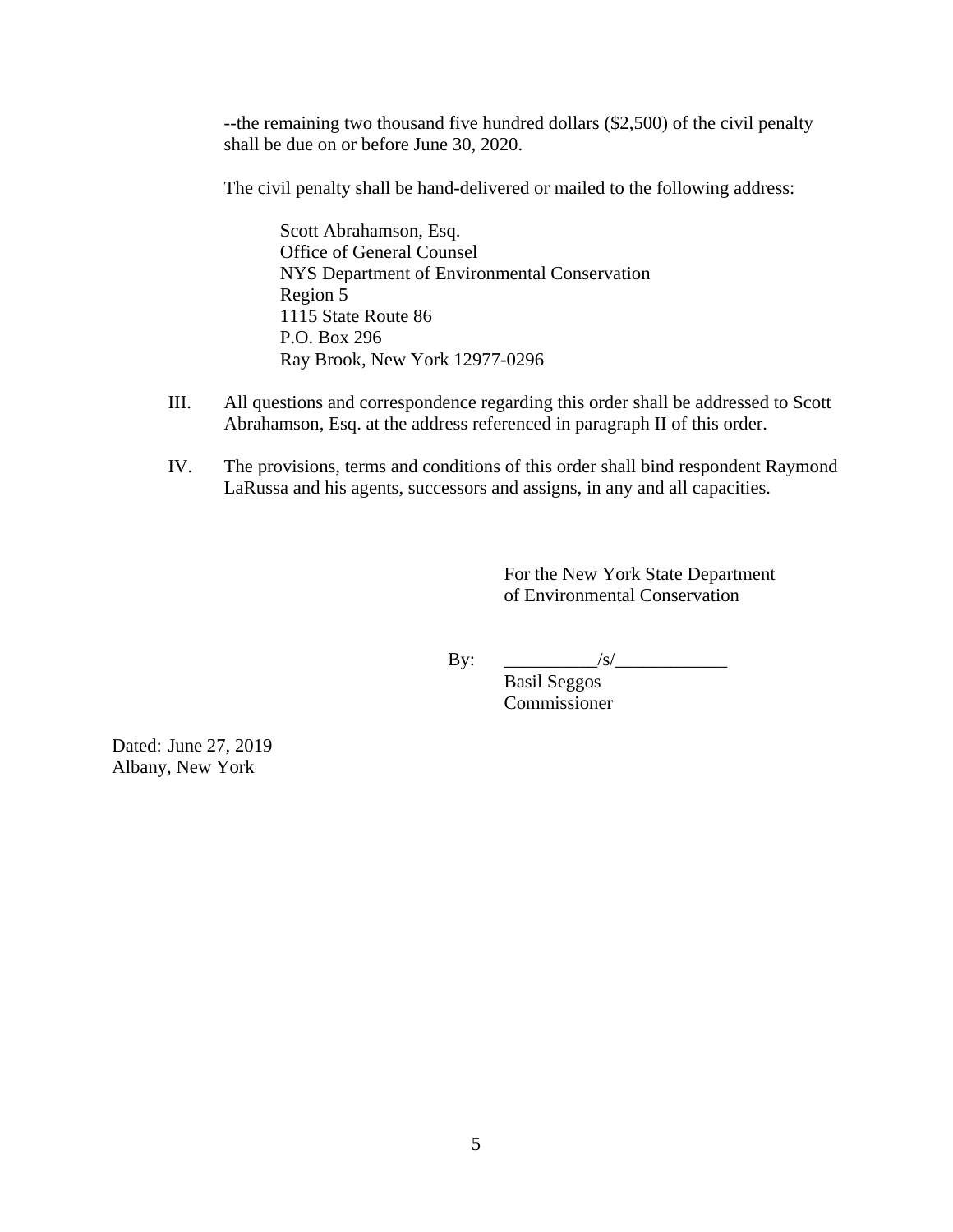## **STATE OF NEW YORK DEPARTMENT OF ENVIRONMENTAL CONSERVATION**

**\_\_\_\_\_\_\_\_\_\_\_\_\_\_\_\_\_\_\_\_\_\_\_\_\_\_\_\_\_\_\_\_\_\_\_\_\_\_\_\_\_\_\_\_\_\_\_\_\_\_\_\_\_**

In the Matter of the Alleged Violations of Article 12 of the New York Navigation Law and Title 17 Part 32 of the Official Compilation of the Codes, Rules and Regulations of the State of New York,

**HEARING REPORT** 

DEC Case No. LER5-15-022017

- By -

**\_\_\_\_\_\_\_\_\_\_\_\_\_\_\_\_\_\_\_\_\_\_\_\_\_\_\_\_\_\_\_\_\_\_\_\_\_\_\_\_\_\_\_\_\_\_\_\_\_\_\_\_**

## **RAYMOND LARUSSA d/b/a A&D HOME HEATING,**

Respondent.

### **PROCEDURAL HISTORY**

 By notice of hearing and complaint dated February 10, 2016, staff of the New York State Department of Environmental Conservation (Department) commenced this enforcement proceeding against respondent Raymond LaRussa d/b/a A&D Home Heating (respondent) for violations of the Navigation Law.

The complaint alleges that respondent violated Navigation Law § 175 and 17 NYCRR 32.3 by failing to report a discharge of petroleum at a residence located at 111 Beecher Road in the Village of Granville, Washington County, and Navigation Law § 176 (1) and 17 NYCRR 32.5 by failing to take reasonable steps to contain the discharge of petroleum. The complaint seeks an order of the Commissioner holding respondent liable for the alleged violations and assessing a civil penalty against respondent in the amount of \$7,500 for violating Navigation Law § 175 and 17 NYCRR 32.3, and \$12,500 for violating Navigation Law § 176 and 17 NYCRR 32.5.

Department staff personally served respondent with the notice of hearing and complaint on February 12, 2016 (*see* Statement of Readiness, Affidavit of John O. Ellithorpe sworn to February 18, 2016, Exhibit 1 [Ellithorpe Aff]). Respondent answered the complaint (*see* Statement of Readiness, Letter of Raymond P. LaRussa answering complaint dated February 18, 2016 and attended the prehearing conference held on March 10, 2016.

I convened the hearing on May 10, 2017, as scheduled, in the Department's offices in Warrensburg, New York. The Department was represented by Scott Abrahamson, Esq., Assistant Regional Attorney, Region 5. Andrew Frank, an environmental engineer in the Division of Environmental Remediation in the Department's Region 5 office, testified for the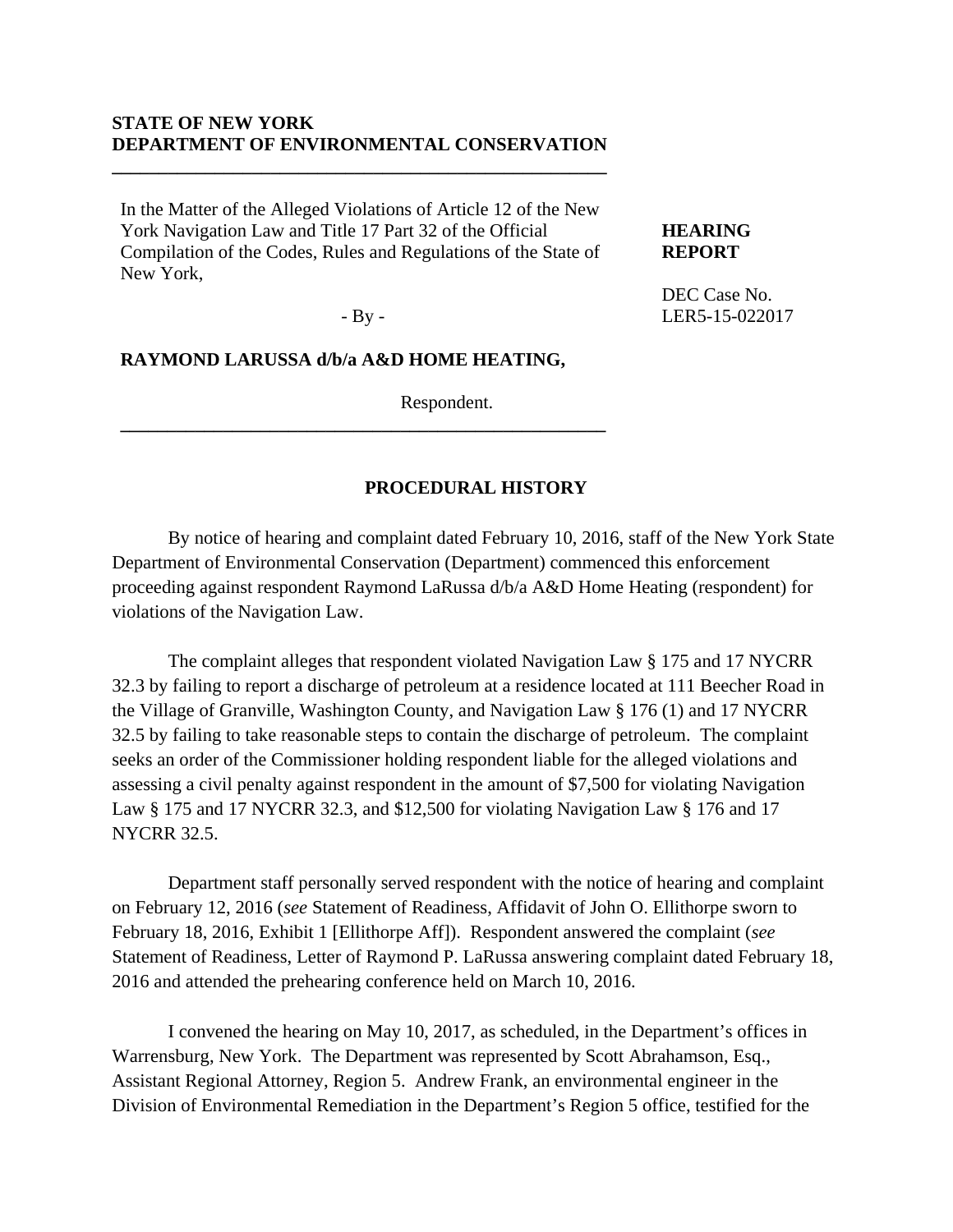Department. Respondent represented himself and testified at the hearing. Gerard Panza, a retired engineer, also testified on behalf of respondent.

At the hearing I directed Department staff to provide respondent with a copy of the Department's Civil Penalty Policy and a copy of the video that Andrew Frank took on October 23, 2015 in the basement of the residence where the spill allegedly occurred. I provided respondent an opportunity to submit comments on the video and on the application of the Department's Civil Penalty Policy to the alleged violations, including information to support his claim that he could not afford to pay the civil penalty sought by Department staff. Respondent submitted comments via email on May 29, 2017 discussing the video, the volume of fuel that leaked from the tank, the condition of the tank, and the homeowner's alleged malfeasance. Mr. Abrahamson submitted a response to respondent's comments by letter dated June 7, 2017.

By email dated June 19, 2017, Mr. Abrahamson requested that he be given until June 29, 2017 to submit proposed corrections to the transcript. I granted Mr. Abrahamson's request. I provided respondent with a copy of the transcript and advised him that he could also submit proposed corrections by June 29th.

By letter dated June 29, 2017, Mr. Abrahamson submitted proposed corrections to the hearing transcript, which I accepted with one modification. He also requested that I leave the record open until July 21, 2017, to provide respondent another opportunity to submit financial records to support his claim of inability to pay. I granted the request. Mr. Abrahamson advised respondent by letter the same day that the Department had not received any financial records from him and that the record would remain open until July 21, 2017 so he could submit that information. Respondent did not submit additional information. On July 24, 2017, I granted Mr. Abrahamson's request to close the record.

Department staff offered 19 exhibits and respondent offered 18 exhibits, all of which were received into evidence. A chart of exhibits is attached to this report.

 As set forth below, this report recommends that the Commissioner issue an order holding respondent liable for the charges pleaded in the complaint and imposing a civil penalty in the amount of twenty thousand dollars (\$20,000).

### **FINDINGS OF FACT**

The following facts are found based upon the preponderance of evidence presented at the hearing (*see* 6 NYCRR 622.11[c]).

1. Issa and Cheryl Najjar owned the land, improvements, and real property located at 111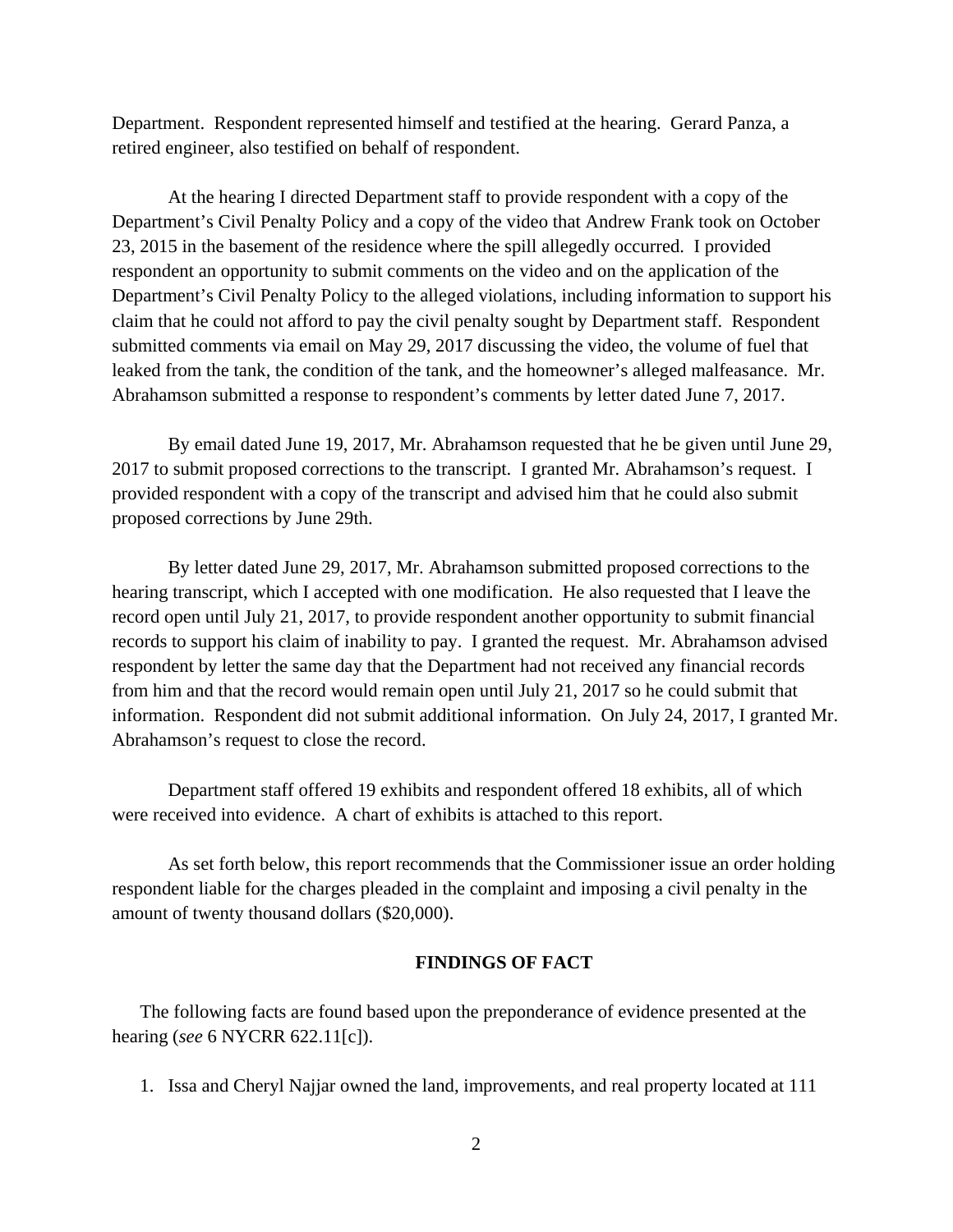Beecher Road in Granville (property) from December 8, 2003 until December 21, 2015. On December 21, 2015, the Najjars transferred and conveyed title to the property to the Federal National Mortgage Association (FNMA) as part of an agreement to resolve the Najjar's default on a promissory note held by FNMA and secured by the mortgage on the property. (*See* Exhibit 19.)

- 2. As of October 23, 2015, respondent Raymond LaRussa owned and operated a home heating oil delivery business, known as A&D Home Heating, located at 30 Columbus Street, Granville, New York (*see* Exhibit 8 and Exhibit 17 at 1).
- 3. On Friday October 23, 2015, at approximately 2:00 p.m., respondent made a delivery of 200 gallons of number 2 fuel residential heating oil (oil) to an aboveground fuel oil storage tank (tank) located at 111 Beecher Road in Granville, Washington County (the "residence" or "111 Beecher Road"). The tank was an above ground tank located in the basement of the residence with a capacity of 275 gallons. (*See* Exhibit 17, at 1.)
- 4. To initiate the delivery, respondent secured a hose to the fill port located outside of the residence and entered 200, the number of gallons to be delivered, into a preset meter located in his truck (*see* Testimony of Raymond LaRussa, Tr at 176, 212).
- 5. During the delivery, the tank in the basement overfilled and oil sprayed out of the vent line and onto plastic sheeting that was placed under the deck in the front of the residence. Oil came out of the vent and onto the decking area around the fill and vent area, staining the deck and the siding of the house. (*See* Testimony of Andrew Frank, Tr at 74-75; Exhibit 10.)
- 6. Respondent told Mr. Najjar that he would get some Speedy Dry, an absorbent, to clean up the oil. Respondent told Mr. Najjar, in response to his question, not to use water to rinse the oil under the deck because it would spread the oil. (*See* Testimony of Raymond LaRussa, Tr at 202.)
- 7. Respondent left the Najjar residence at approximately 2:30 p.m. to go to the Tractor Supply store to get Speedy Dry. When respondent returned to his home to get additional equipment, there was a message on his answering machine from Mr. Najjar, time stamped at 3:01 p.m. Mr. Najjar said that there was a mess in his basement. (Testimony of Raymond LaRussa, Tr at 202-203.)
- 8. Mr. LaRussa returned to the residence at approximately 3:20 p.m. and found oil on the floor of the basement as well as a stream of oil coming out of the tank. Respondent put an 18 gallon plastic tub that he found in the basement under the tank to contain the spilling oil. Respondent left the residence a second time to go to his house to get a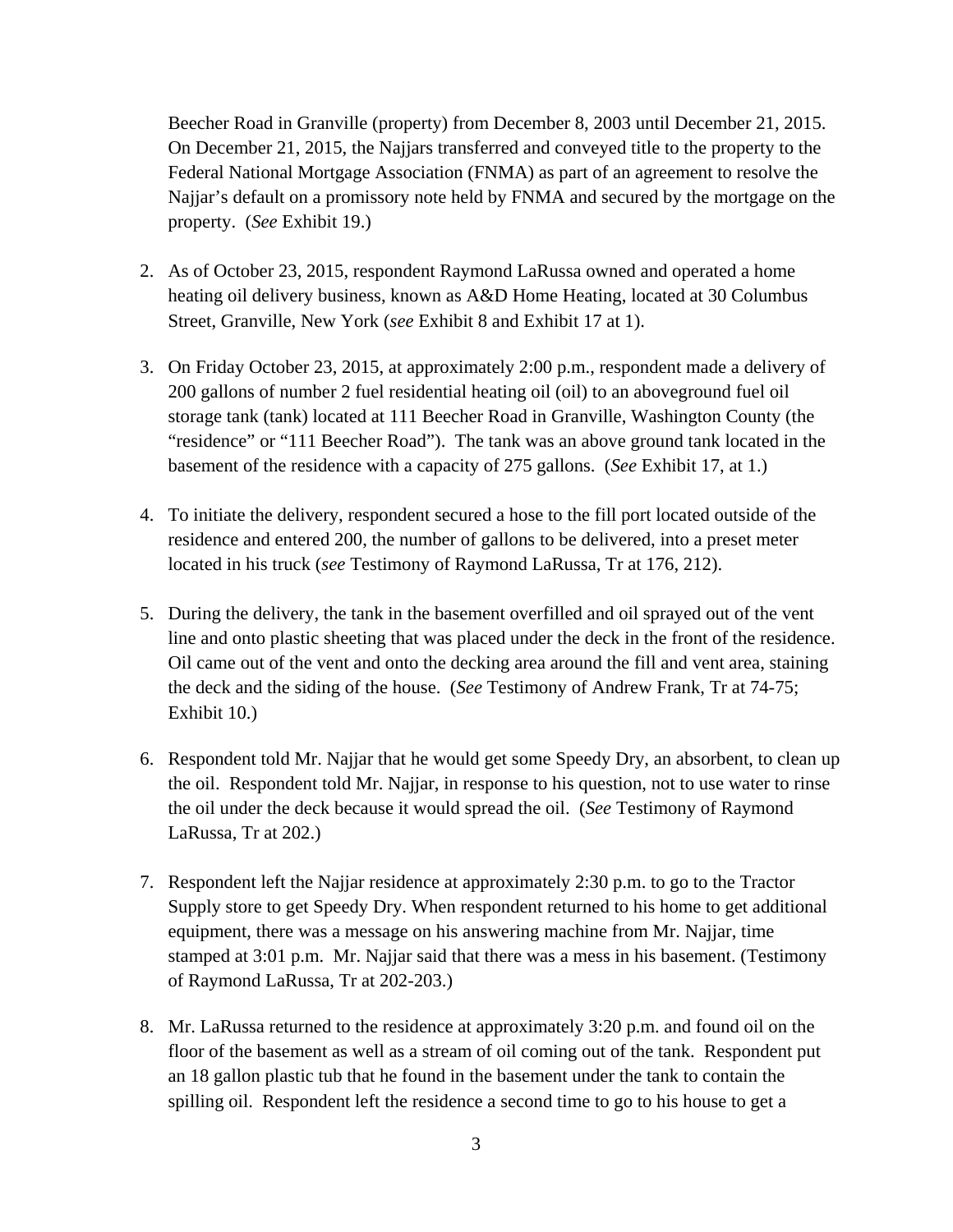transfer pump, to his office building to get two 55 gallon drums, and to Tractor Supply to get more Speedy Dry. (LaRussa Testimony, Tr at 203-204.)

- 9. Respondent returned to the residence at approximately 4:50 p.m. and found at least 50 gallons of oil covering the basement floor (LaRussa Testimony, Tr at 201, 205). He pumped the oil in the 18 gallon plastic tub, which was almost full, into a 55 gallon drum, and placed the plastic tub back under the tank. Respondent then pumped oil out of the tank. As the tub filled up, he pumped the oil into the 55 gallon drum, and then returned to pumping the oil out of the tank. Mr. Najjar was not present at this time. (Testimony of Raymond LaRussa, Tr at 201-205.)
- 10. Mr. Najjar returned to the residence around 6:30 p.m. Respondent advised Mr. Najjar that the tub should be able to hold the oil remaining in the tank above the leak and that the tank would eventually stop leaking. Respondent told him that if the tub got full, Mr. Najjar should use one of the five gallon buckets he had in the basement to contain the oil. (Testimony of Raymond LaRussa, Tr at 207.)
- 11. Before respondent left the residence at approximately 7:00 p.m., he told Mr. Najjar to tell DEC that one of the 55 gallon drums had a pinhole in it and should not be righted (*id.* at 208).
- 12. Andrew Frank, an environmental engineer in the Division of Environmental Remediation, works primarily on emergency spill response in a four county area of Region 5. He has worked for the Department for 18 years. Mr. Frank manages the Department's investigation of spills, and addresses the impacts of a spill and the scope of the clean-up that is required. In the case of spills in residential basements, Mr. Frank determines whether the spill is migrating out of the structure. He also addresses the indoor quality of the living space where the spill occurred, because it is usually unlivable for a period of time. Mr. Frank was the on-call spill responder on October 23, 2015. (*See* Testimony of Andrew Frank, Tr at 11-13.)
- 13. According to Mr. Frank, residential heating oil is a type of petroleum (see Testimony of Andrew Frank, Tr at 28).
- 14. James M. Coyne was the dispatcher on duty on the Department's spill hotline on October 23, 2015. Mr. Coyne received a call from Mr. Najjar at 9:19 p.m. Mr. Najjar reported a spill at 111 Beecher Road at 9:19 p.m. due to equipment failure caused by a hole in the tank. Mr. Najjar reported that the amount of oil spilled was unknown. Mr. Coyne recorded the information in the Department's spills database and spill number 1507725 was assigned to the spill. (*See* Testimony of Andrew Frank, Tr at 16-17; *see also* Exhibit 8.)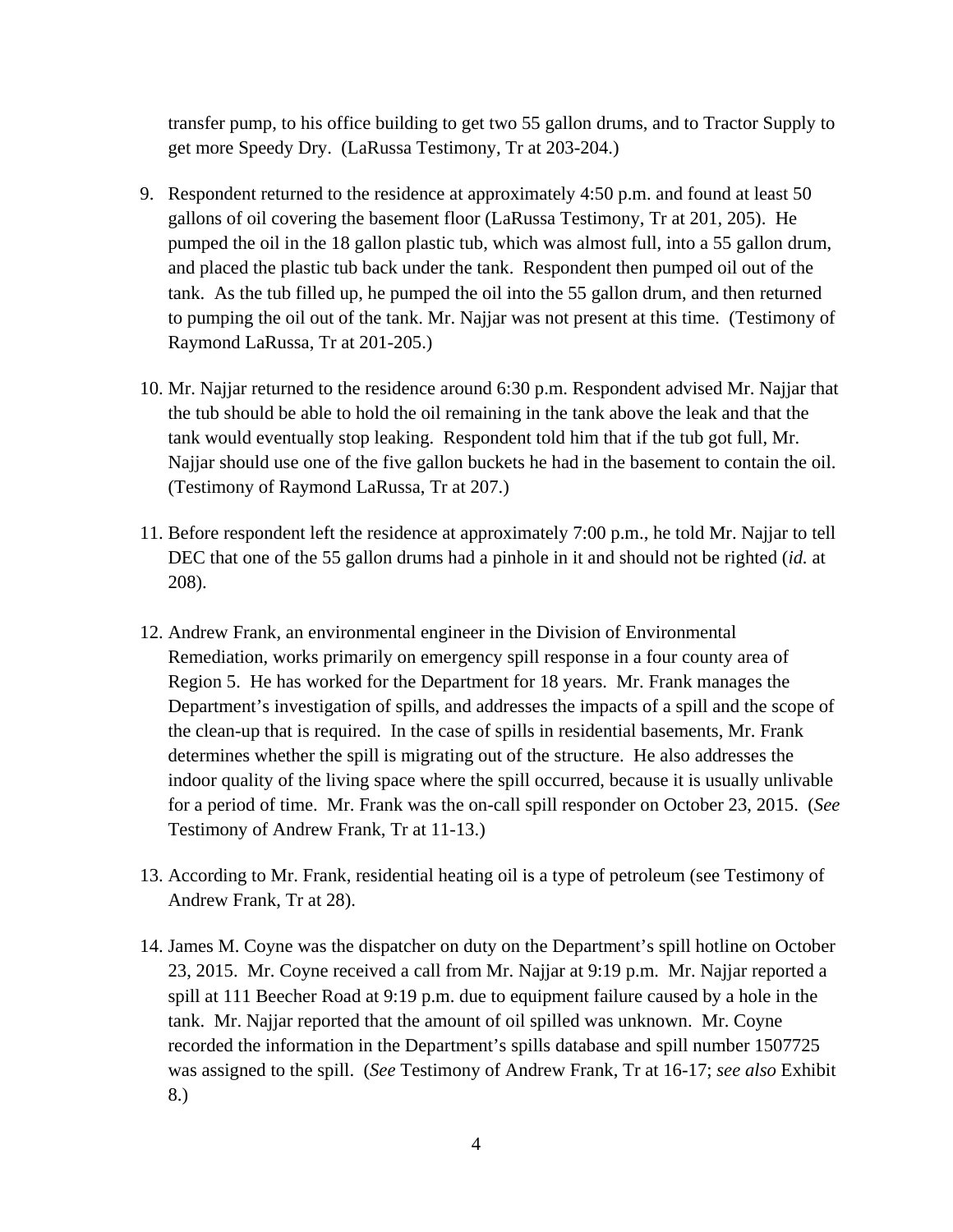- 15. Mr. Frank received the spill report from Mr. Coyne at approximately 9:30 p.m. on October 23, 2015. Mr. Frank spoke to Mr. Najjar who told him that he had a fuel delivery earlier in the day from A&D Home Heating, that the tank in the basement was still leaking, and that oil covered a portion of the basement. Mr. Najjar told Mr. Frank that he could not contain the spill. Mr. Frank called the Department's spill contractor, National Vacuum Environmental Services Corp. (National Vacuum), and arranged to meet Mr. Najjar at the residence at 11:00 p.m. when the contractor was expected to arrive. (*See* Testimony of Andrew Frank, Tr at 18-19.)
- 16. Mr. Frank went to the basement with Mr. Najjar when he arrived at the residence at 11:00 p.m. and took four photographs in the basement. The next day he took two photographs outside of the residence. (*See* Exhibits 10, 11, 12, 13, 14 and 15.)
- 17. Mr. Frank testified that he observed a 275 gallon oil tank leaking from a seam about twothirds the way down on the tank and that a tote placed underneath the tank had captured some fuel oil, but was full and overflowing. Mr. Frank concluded that the leaking fuel was home heating oil as indicated by the liquid in the tub. Mr. Frank photographed the tank and tub of oil and also took a video recording of the same which showed the tub filled with oil and oil brimming over the top of the tub where the rim of the tub was not visible. (Testimony of Andrew Frank, Tr at 25-28; Exhibits 8 [spill report] and 9 [photograph]).
- 18. Mr. Frank observed oil contamination across a majority of the floor in a room in the basement that was walled off from the equipment room and used as a bedroom. The oil is indicated by red staining around the floor and Mr. Frank could smell it. (*See* Testimony of Andrew Frank, Tr at 30; Exhibit 12.)
- 19. Mr. Frank also observed oil product wicking from the floor into the wood finish of the walls. Mr. Frank placed absorbent material over some of the pooling product until National Vacuum arrived. (*See* Testimony of Andrew Frank, Tr at 31; Exhibit 14.)
- 20. Mr. Frank returned to the residence on October 24, 2015, and observed that oil had sprayed out of the vent and onto the siding of the house and the decking around the fill and vent area in the front of the house. That portion of the siding impacted by the oil spill exhibited discoloring compared to the areas not impacted by the oil spill. (*See* Testimony of Andrew Frank, Tr at 32-33; Exhibits 10.)
- 21. National Vacuum conducted initial response actions on October 23 and October 24, including recovering oil from the basement floor, removing oil-impacted household items from the basement, and installing a ventilation fan to reduce fuel oil odors in the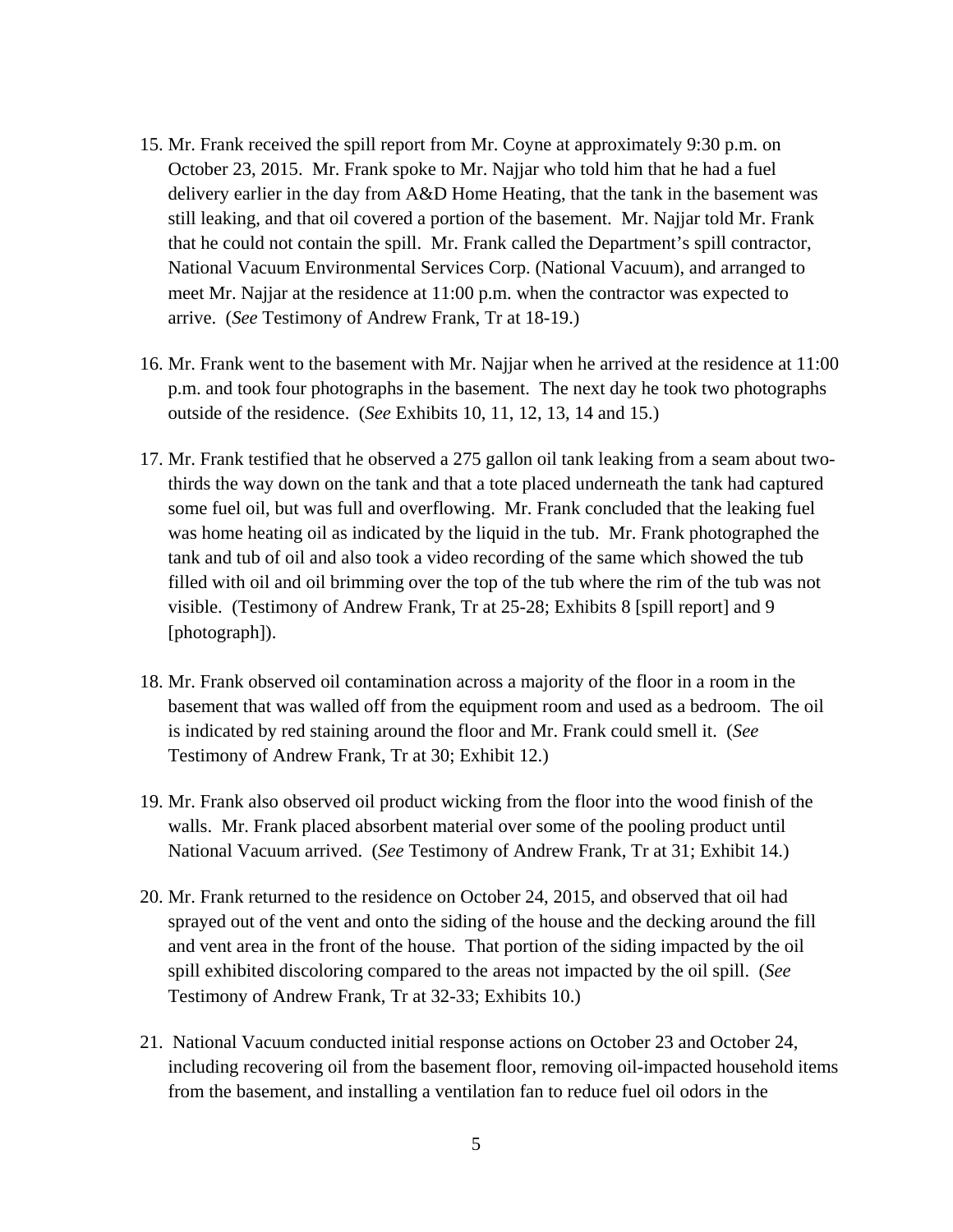residence (*see* Exhibit 17, at 1).

- 22. National Vacuum recovered most of the oil from the floor using vacuum techniques, pads and absorbents, and pumped all of the oil out of the tank and into secured drums. As of October 24, 2015, the tank was no longer leaking (*see* Testimony of Andrew Frank, Tr at 39).
- 23. Respondent attempted to contact his insurance agent on October 23, 2015, the day of the spill, however, his agent had left the agency. He eventually called his insurance company directly. (*See* Testimony of Raymond LaRussa, Tr at 209-210).
- 24. Mr. Najjar advised Mr. Frank that respondent had called his insurance company. During Mr. Frank's visit, Paul Renouf of Response Environmental, Inc. (REI) called Mr. Najjar on behalf of respondent's insurance company. Mr. Najjar turned his phone over to Mr. Frank who spoke to Mr. Renouf. Mr. Renouf advised Mr. Frank that REI would be taking over the management of the environmental response (*see* Testimony of Andrew Frank, Tr at 38-39, Exhibit 8).
- 25. Mr. Frank had previously worked with Mr. Renouf and REI on spill remediation projects, and met with Mr. Renouf on October 26, 2015 (*see* Testimony of Andrew Frank at 86- 87).
- 26. REI conducted a site inspection of the basement at 111 Beecher Road, including the living area, the tank and the boiler room where it was located, a bedroom, and a storage area on October 26, 2015. REI observed oil staining on the bottom 1 foot to 1.5 feet of all of the basement's partition walls, except for one wall. In addition, REI observed that the vinyl flooring in the area impacted by the release was degraded. (*See* Exhibit 17, at 2.)
- 27. From October 26, 2015 forward, REI directed clean up and remediation activities at the residence. REI directed National Vacuum to remove all impacted partition walls, the vinyl flooring, and the concrete flooring. From November 9-10, 2015, REI and National Vacuum conducted as assessment of the sub-slab soils by coring through the basement floor in twelve locations and took soil samples below the basement floor. Fuel oil and a petroleum sheen were observed in several of the bore holes. REI identified an area of significantly impacted stone and soils below the basement floor measuring 10 feet by twenty-four feet. The impacted area included the location of the tank, three steel support posts, a water tank and the hot water furnace. (*See* Testimony of Andrew Frank, Tr 89- 90; Exhibit 17, at 2.)
- 28. REI hired a company that does structural reinforcement for excavations to remove a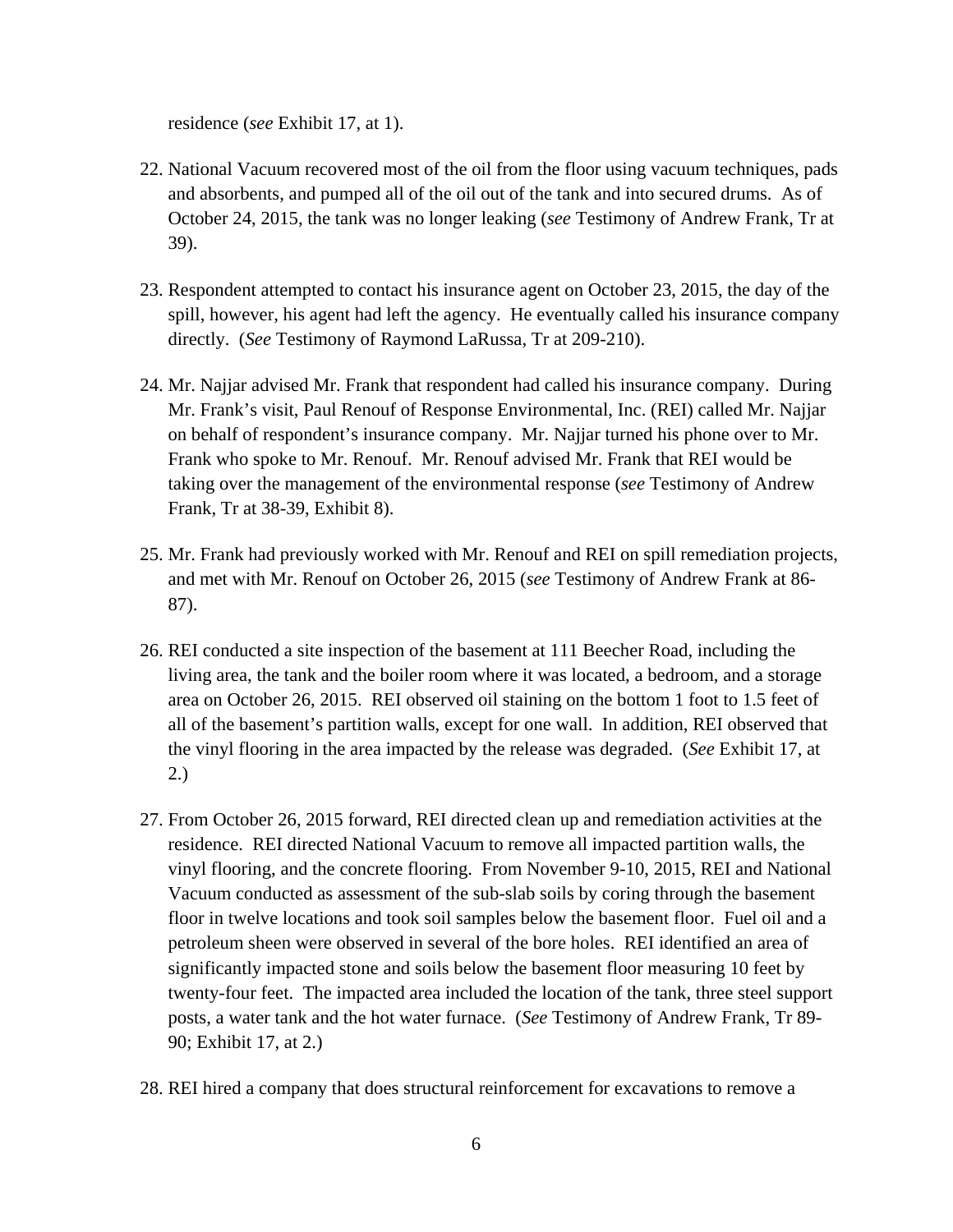section of the concrete floor above the impacted soil and remove the impacted stone and soil below the floor (*see* Testimony of Andrew Frank, Tr at 41; Exhibit 17, at 2).

- 29. Oil had migrated from the basement floor into the ground at the point where the concrete floor was poured against the foundation walls, known as the seams. A passive drain on the side wall of the basement also allowed the oil to migrate out of the basement into the surrounding environment. (*See* Testimony of Andrew Frank, Tr at 39; Exhibit 17 at 3.)
- 30. As a result of the petroleum contamination found in the core samples, REI decided to excavate a substantial portion of the concrete foundation and the contaminated material underneath the foundation. (*See* Testimony of Andrew Frank, Tr at 89-90; Exhibit 17.)
- 31. The excavation work involved drilling through the basement foundation to find the petroleum product, making saw cuts in the slab, jackhammering out the floor, disposing of that material and then using a vacuum truck to excavate the material underneath the foundation that was impacted by the spill. REI used a photoionization detector to get data on the extent of the contamination present and determine when the cleanup point had been reached. (*See* Testimony of Andrew Frank, Tr at 90-91; Exhibit 17 at 2-3.)
- 32. After the concrete foundation was removed, REI found a passive drain that was a pipe conduit that went from one side of the wall to the other side of the wall below the top of grade of the basement floor that had allowed the oil to migrate through the pipe and into the surrounding soils outside the house. The pipe was open at both ends, allowing petroleum that migrated below the foundation to go through the pipe and into the soil outside the house. (*See* Testimony of Andrew Frank, Tr at 91-92; Exhibit 17 at 2-3.)
- 33. REI determined that approximately 50 gallons of fuel was released as a result of the oil spill (*see* Exhibit 17 at 3).
- 34. A total of 316.49 tons of impacted soil was removed during excavation, including 14.38 tons below the basement floor and 302.11 tons from the exterior of the residence (*see*  Exhibit 17 at 3; Testimony of Andrew Frank, Tr at 92-93).
- 35. Respondent's insurance policy expired in July 2016. The insurance company would not renew respondent's policy because it had to pay \$195,000 to remediate the spill at 111 Beecher Road. Respondent could not obtain insurance coverage from any company after his policy expired and is no longer in the business of delivering fuel oil. (*See* Testimony of Raymond LaRussa, Tr at 211.)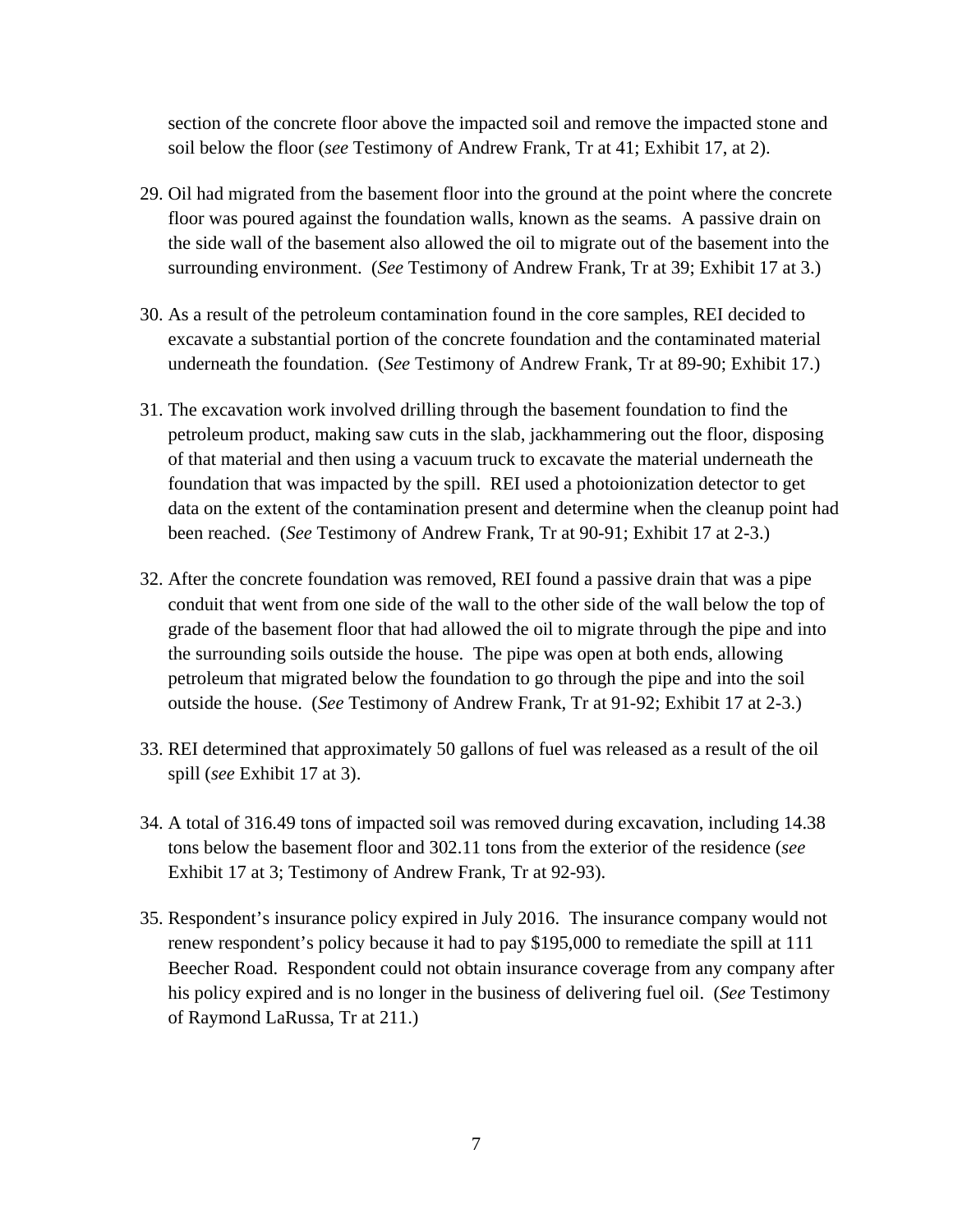#### **DISCUSSION**

#### First Cause of Action: Failure to Report a Spill

 The Navigation Law and the Department's implementing regulations mandate that any person who causes a discharge must immediately notify the Department, in no case later than two hours after the discharge occurred. The failure to timely notify the Department constitutes a violation and subjects the discharger to liability under section 192 of the Navigation Law. (*See* Navigation Law § 175 and 17 NYCRR 32.5.)

 The parties do not dispute that an oil spill occurred at 111 Beecher Road on October 23, 2015 during respondent's delivery of home heating oil to the residence, between 2:00 p.m. and 2:30 p.m. Mr. Frank testified that the oil came out of the vent at the time of the delivery, making respondent the spiller (Testimony of Andrew Frank, Tr at 75 and Exhibit 8). Respondent testified that after he had pumped approximately 196 to 198 gallons of fuel into the tank, the oil overflowed and sprayed onto the siding of the house, the deck and the black plastic sheeting under the deck. (*See* Testimony of Raymond LaRussa Tr at 200-202, 212-213, 221 and Exhibit 8.)

The spill report and the affidavit of Jeffrey Coyne establish that Mr. Najjar, the homeowner, reported the spill to the Department at 9:19 p.m. that evening. The call was made approximately seven hours after the spill occurred, and six hours after respondent returned a second time to the residence at 3:20 p.m. and discovered that the oil tank in the basement was actively leaking and spilling oil onto the basement floor. (*See* Exhibits 8 and 15; Testimony of Andrew Frank, Tr at 16-17.)

 Respondent acknowledged that he did not report the spill to the Department's spill hotline (*See* Testimony of Raymond LaRussa, Tr 198-199). He testified that he initially thought that the spill was confined to the plastic sheeting underneath the deck, where the fill port was located, and that he could contain it with some absorbent material. Respondent stated that he was in "panic mode" when he returned to the house at 3:20 p.m. and discovered the tank was actively leaking in the basement, and he was "not thinking of looking up the DEC's number and wasting time while this guy's tank was spilling oil all over the floor" (Testimony of Raymond LaRussa, Tr at 198-199). Respondent testified that he did not have the phone number of Department's spill hotline on hand, there was no cell phone service on Beecher Road, he did not have a smart phone to access the internet to look up the phone number of the spill hotline, and the homeowner did not have a landline. He also testified that calling the fire department would have been futile because they do not clean up fuel spills. When respondent left the residence for the second time at approximately 7:00 p.m. that evening, he thought the homeowner had already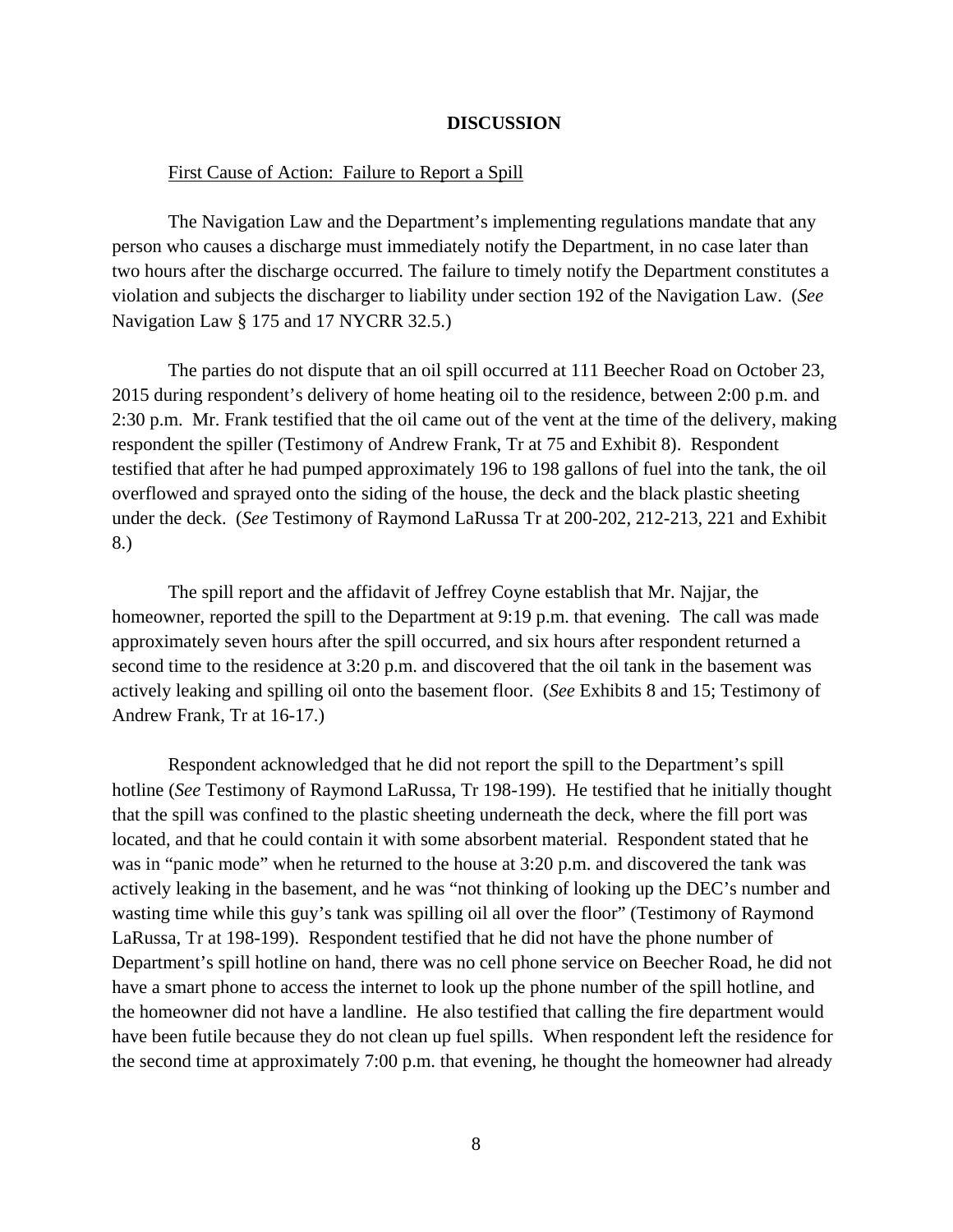called the Department and would call again. (*See* Testimony of Raymond LaRussa, Tr at 224- 230.)

The Navigation Law and the Department's regulations require responsible parties to report an oil spill to the Department within a prescribed timeframe (*see* Navigation Law § 175 and 17 NYCRR 32.3). There are no exceptions. Having caused a spill at 111 Beecher Road by overfilling the oil tank, respondent was obligated under the Navigation Law § 175 and 17 NYCRR 32.3 to report it to the Department within two hours. The proof adduced at the hearing, including respondent's own admissions, demonstrates by a preponderance of the evidence that respondent did not call the spill hotline as he was required to perform. Department staff is entitled to judgment on the first cause of action.

#### Second Cause of Action: Failure to Contain the Spill

In the second cause of action, Department staff charges that respondent failed to take reasonable steps to contain the spill in violation of Navigation Law § 176 and 17 NYCRR 32.5. Department staff contends that reporting a spill to the Department's spill hotline is a necessary containment measure that respondent failed to do. Staff's argument has merit.

The Legislature enacted the Navigation Law in recognition that protecting and preserving the State's lands and waters is essential to the public health and welfare, and that the discharge of petroleum threatens the State's environment and economy and must be promptly addressed (*see* Navigation Law § 170). The purpose of the statute is to "prevent the unregulated discharge of petroleum which may result in damage to lands, waters or natural resources of the state by authorizing the [Department] to respond quickly to such discharges and effect prompt cleanup and removal of such discharges" (Navigation Law § 171; *see State v Green* 96 NY2d 403, 406 [2001]; *Guidice v Patterson Oil*, 51 Misc. 3d 313 [Sup Ct, New York County 2016])). "Any person responsible for discharging petroleum . . . must immediately contain such discharge" (Navigation Law § 176). Pursuant to the implementing regulations, "[a]ny person responsible for causing a discharge . . . shall take immediate steps to stop any continuation of the discharge and shall take all reasonable containment measures to the extent he is capable of doing so" (17 NYCRR 32.5[a]). A "discharge" includes "any intentional or unintentional action or omission resulting in" the spilling of petroleum (Navigation Law § 172 [8]). As the Court of Appeals has observed, "[n]othing in the statutory language requires proof of fault or knowledge" to establish liability for a discharge (*State v Green*, 96 NY2d at 406-407).

Mr. Frank testified that reporting a spill to the Department's spill hotline is critical for staff to be able to ascertain the scope of the release, what is being done to contain it, and what must be done to expedite resources to the site to stop, contain, and control the spill, and start the cleanup process. Residential spills are often hazardous to the health of the occupants, public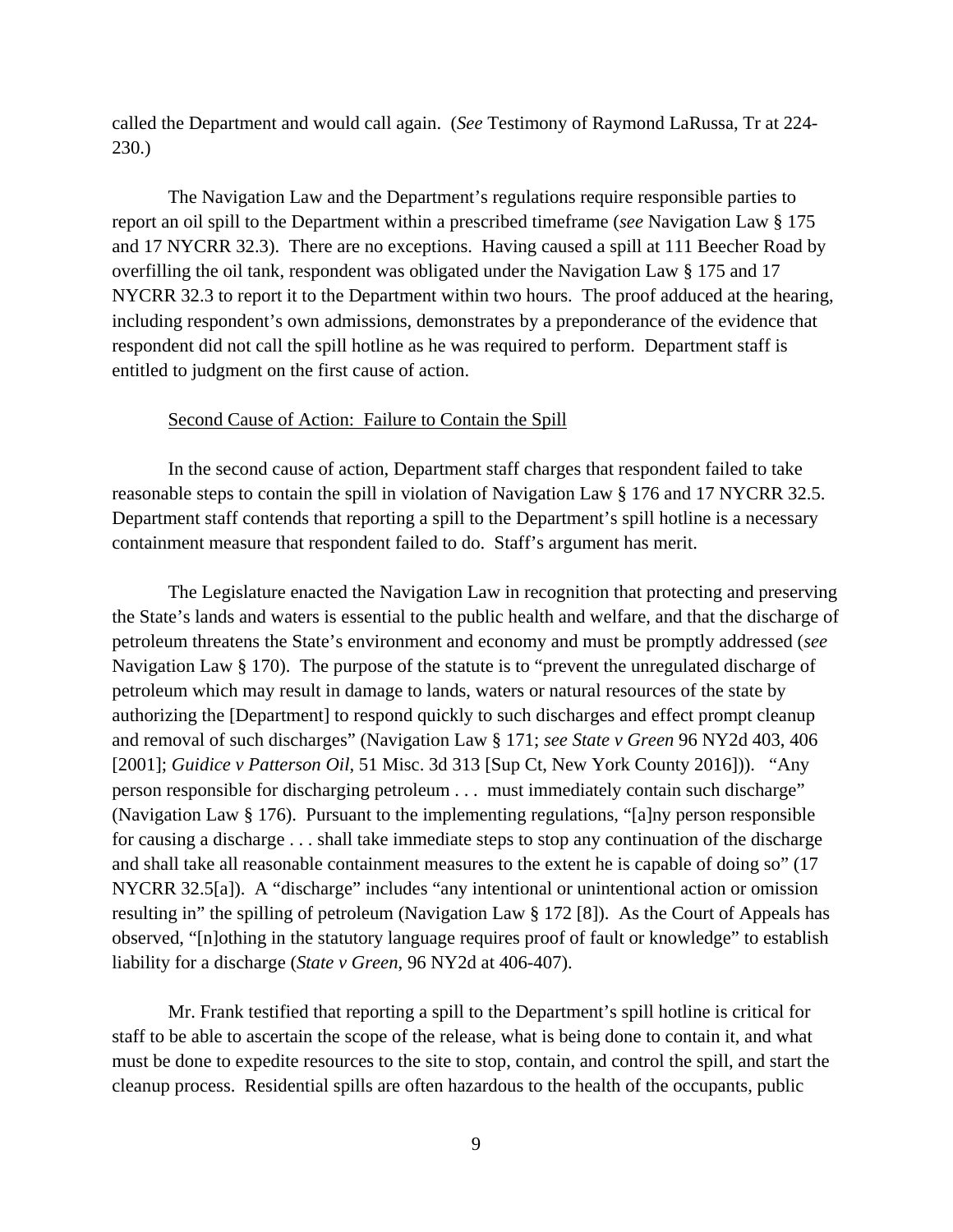health, drinking water wells and indoor air quality, according to Mr. Frank, and pose risks to surface and groundwater beyond the property immediately impacted by the spill. If Department staff has information that a spill is quickly migrating, time may be of the essence and staff may call a contractor to the site before staff arrives. Mr. Frank testified that the Department would expect an oil delivery company to report a spill in the first instance because the company may have resources to effectively contain the spill and can advise Department staff of its status. Staff in Region 5 cover four counties and it may take time to reach a spill site and additional time after that to call a contractor and mobilize personnel and resources, so it is critical to have reliable information as soon as possible to start the cleanup process. (*See* Testimony of Andrew Frank at 79-81.)

Had respondent promptly reported the spill, Mr. Frank testified, the Department's spill contractor, who was working on a nearby project, could have responded and would have been able to plug the hole in the tank with the equipment it had on hand. Mr. Frank testified that if respondent had promptly reported the spill the afternoon of October 23rd, a fraction of the discharge would have occurred in and around the basement (*See* Testimony of Andrew Frank, Tr at 42-45, 79-81). The contractor hired by respondent's insurance company conducted an extensive subsurface soil investigation at the residence, found contaminated material, and excavated and removed a substantial portion of the foundation and over 300 tons of contaminated soil. (*See* Finding of Fact Nos. 23-26 and 29-33; Exhibit 17 at 2-3). Mr. Frank has 18 years of experience working for the Department in emergency spills response and investigation. Department staff has proved its case by a preponderance of the evidence.

Respondent contends that he took all reasonable measures he was capable of implementing to contain the spill and therefore did not violate Navigation Law § 176 and 17 NYCRR 32.5(a). He testified that he shut off the fill pipe on his truck once the oil began spraying out of the fill port and left the residence at 2:30 p.m. to purchase absorbent pellets to apply to the area where the oil had sprayed. Respondent thought a few bags of Speedy Dry would be sufficient to absorb the oil that had spilled, which he thought was confined to the deck area outside. (*See* Testimony of Raymond LaRussa Tr at 202, 212-213, 221.) When respondent returned to the residence at 3:20 p.m., he discovered oil was actively leaking from a hole in the tank and spilling onto the basement floor. Respondent placed an 18 gallon plastic tub under the tank to capture the oil and left the residence a second time to get a pump from his house, Speedy Dry at Tractor Supply, and two 55 gallon drums from his storage building. (*See* LaRussa testimony, Tr at 200-203; *see also* Exhibit 8.)

Respondent testified that he worked feverishly to contain the spill from the time he returned to the residence at approximately 4:50 p.m. until he left at 7:00 p.m., alternating between pumping the oil out of the 18 gallon plastic tub as it filled and pumping the oil in the tank into the 55 gallon drums. He claims that after he filled the two 55 gallon drums, he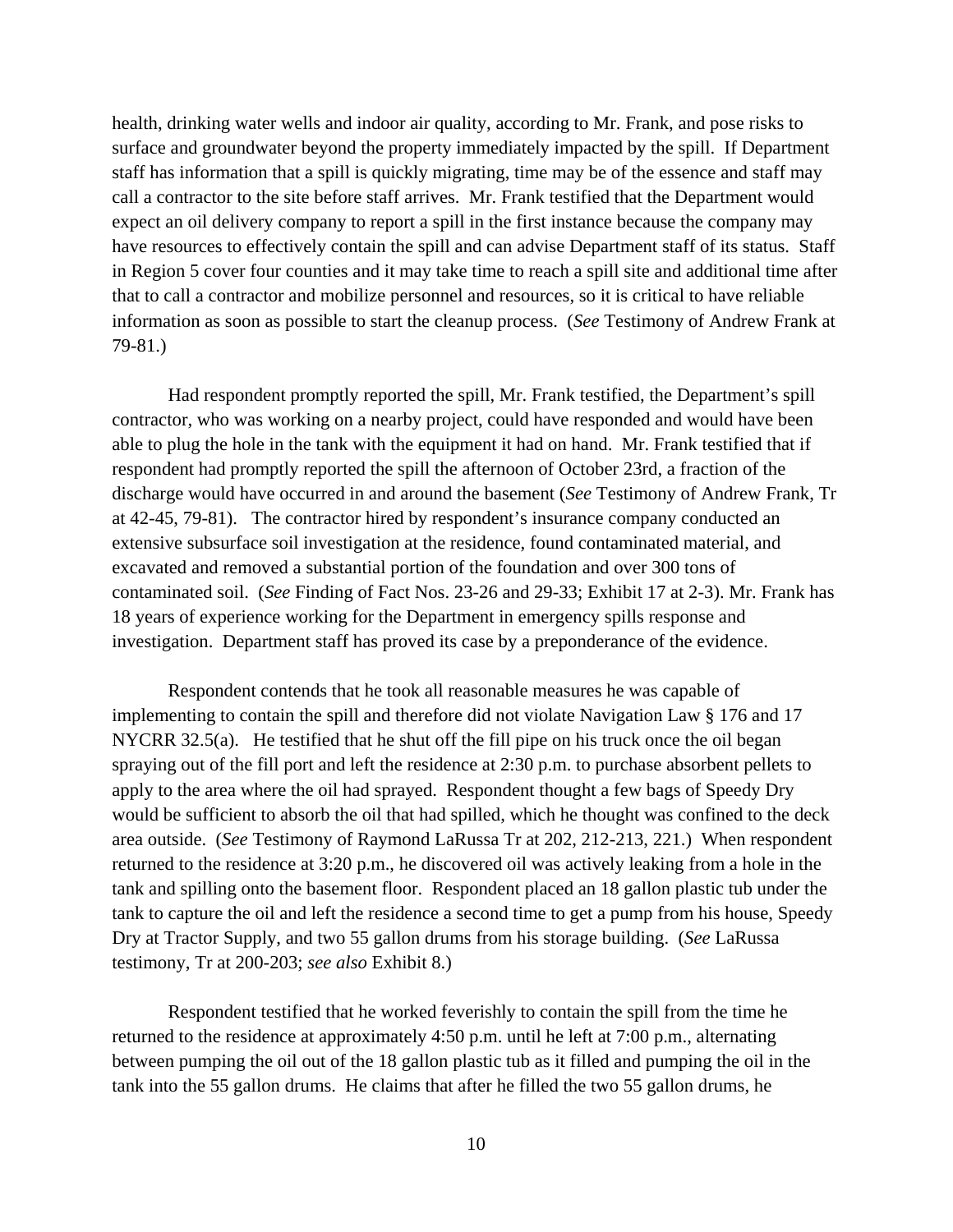estimated that an inch and a half to two inches of oil remained in the tank above the leak and could be contained in the 18 gallon plastic tub. Respondent further testified that at about 7:00 p.m., he could no longer tolerate the conditions in the basement due to his asthma and chronic obstructive pulmonary disease and had to stop work. Before he left, respondent advised Mr. Najjar that if the plastic tub filled up, Mr. Najjar should place one of the two or three empty five gallon plastic mud buckets he had in his basement under the leak. According to respondent, Mr. Najjar told him that he had called the Department and that the Department was coming, but was busy in Comstock. Respondent told Mr. Najjar to tell Department staff, when they arrived, that one of the 55 gallon drums had a pinhole in it and should not be righted. (*See* LaRussa Testimony, Tr at 205- 208.)

 Despite respondent's actions to control the spill, the spill was not contained. When Mr. Frank arrived at the residence at 11:00 p.m., he observed oil actively leaking from the tank into the plastic tub and spilling over the side of the tub (*see* Testimony of Andrew Frank, Tr at 27 and Exhibit 9), oil covering the majority of a bedroom floor in the basement (*see* Testimony of Andrew Frank, Tr at 30 and Exhibit 12), and oil wicking up from the floor into the wood finish of the walls and absorbent material placed over some of the pooling product (*see* Testimony of Andrew Frank, Tr at 30-31 and Exhibits 13 and 14). Mr. Frank testified that he could smell the product in the basement (*id.*; *see also* Testimony of Raymond LaRussa, Tr at 207). The following day, Mr. Frank found both the deck and the siding of the house stained where the oil came out of the vent, sprayed onto the siding and onto the decking around the fill and vent area (*see* Testimony of Andrew Frank, Tr 32-34 and Exhibits 10 and 11).

Respondent attributes the extensive contamination Mr. Frank observed in the basement to the intentional or negligent acts of Mr. Najjar and prior damage to the oil tank (*see* Testimony of Raymond LaRussa, Tr at 181). Respondent speculated that Mr. Najjar intended to cause the spill, insisting on a 200 gallon delivery even though he knew his home was in foreclosure and he had to vacate his residence. Respondent further asserts that Mr. Najjar filed a fraudulent insurance claim and collected \$28,000 for living expenses and personal property damage as a result of the spill incident (*see id.*). Mr. Najjar is, apparently, living in Oklahoma and was not available to testify at the hearing (*see* Hearing Record, Tr at 49, 68).

Respondent and Gerard Panza also asserted that the tank had rusted seams and sustained mechanical impact damage months or years before the spill and did not fail as a result of over pressurization from the oil delivery (*see* Testimony of Raymond LaRussa, Tr at 176-177; Testimony of Gerard Panza, Tr at 233-235). Mr. Panza maintained that the damage was "external inward, not from the inside out. So, the breach of the tank was based on the fact that the tank was old and was damaged probably on installation when they were moving tanks around. It appears actually that it was probably a forklift that probably hit it." (*see* Testimony of Gerard Panza, Tr. at 233; Exhibit A-2). Mr. Panza testified that the damage to the tank was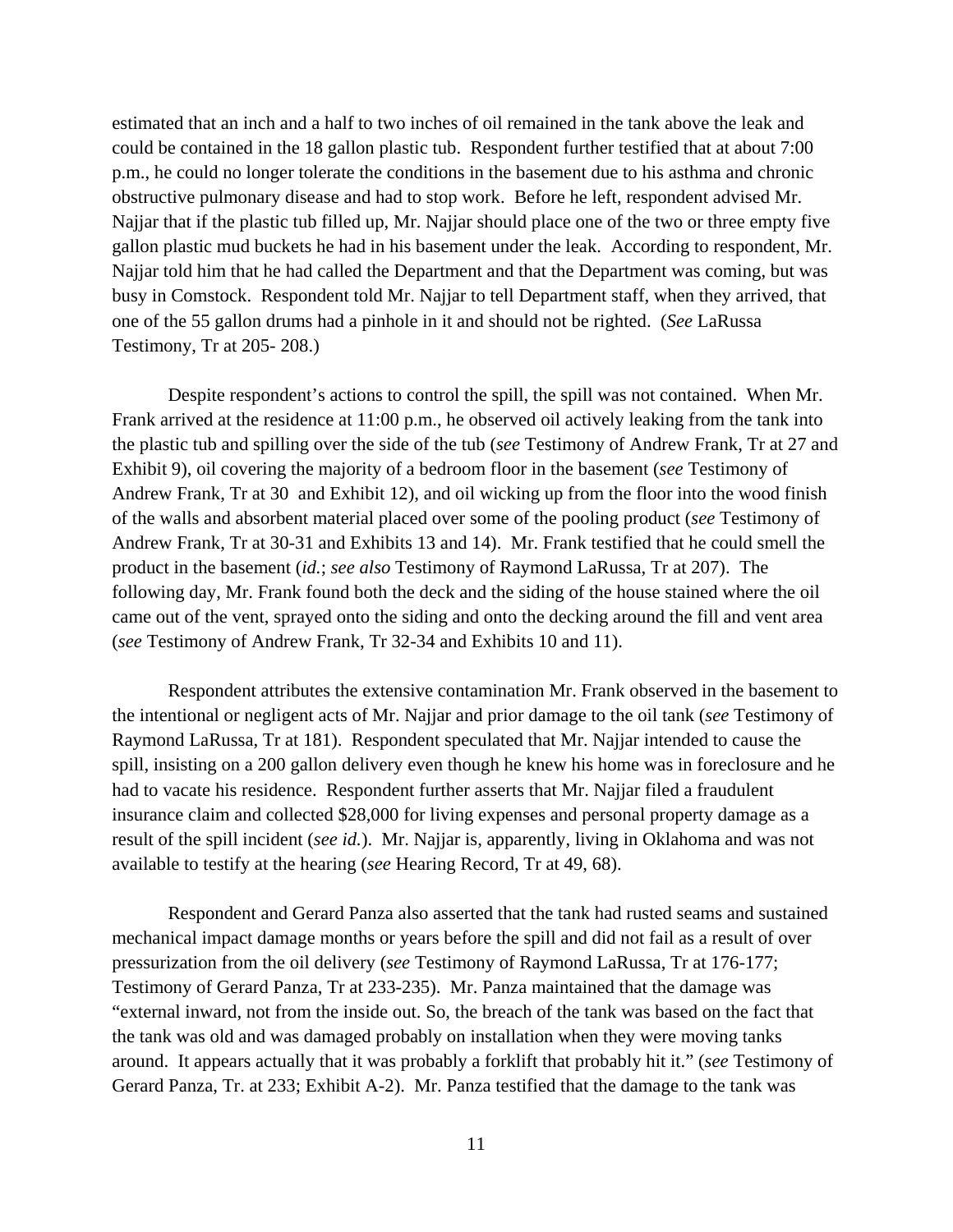caused by something hitting the tank and that the oil had to be leaking for hours (*id.* at 234; Exhibit A-3).

In addition, respondent disputed Mr. Frank's account that the extent of the oil contamination he observed on the basement floor and wicking up the walls resulted from the spill. Mr. Panza testified that the amount of oil and extent of damage and amount of oil pooled on the floor was significantly less than Mr. Frank's characterization of the spill (*see* Testimony of Gerard Panza Tr at 238-241). Respondent also disagreed with Department staff's claim that 200 gallons of spilled oil were recovered, asserting that he recovered most of the oil in the 55 gallon drums and plastic tub. (*See* Testimony of Raymond LaRussa, Tr at 178-179.)

None of the arguments raised by respondent affect the determination of his liability under Navigation Law § 176 for failing to take immediate measures to contain the spill, and under 17 NYCRR 32.5(a) for failing to take all reasonable measures he was capable of taking to contain the spill (*see generally Merrill Transport Company v New York*, 94 AD2d 39 [3d Dept 1983], *lv denied* 60 NY2d 555). The facts adduced at the hearing establish that a reportable spill occurred at 111 Beecher Road between 2:00 and 2:30 p.m. as a result of respondent's delivery of oil to the residence, and that the spill was not contained as of 11:00 p.m. when Department staff finally arrived at the scene. At the time of the delivery, oil overflowed from the fill port and sprayed out of the vent pipe on the side of the residence and around the decking (*see* Testimony of Raymond LaRussa, Tr at 212-213; Testimony of Andrew Frank at 37; Exhibits 10 and 11). At 3:20 p.m., respondent observed oil on the basement floor and a stream of oil leaking from the tank onto the floor, which he attempted to contain with an 18-20 gallon plastic tub (*see* Testimony of Raymond LaRussa at 200). Ninety minutes later, at 4:50 p.m., respondent testified that the oil had filled the plastic tub he had placed under the tank at 3:20 p.m. and about fifty gallons of oil was covering the basement floor (*id.* at 205). Respondent did not report the spill and thus delayed the Department's dispatch of spill contractors who could have plugged the tank and contained the spill. When Mr. Frank arrived at the residence at 11:00 p.m. the plastic tub, which respondent had placed under the tank empty at 7:00 p.m., was overflowing with oil (*see* Testimony of Andrew Frank at 27; Exhibit 9).

Mr. Najjar's alleged malfeasance or intentional misconduct is not relevant to whether respondent is liable under Navigation Law § 176 and 17 NYCRR 32.5(a). Nor is the condition of the tank relevant to determining respondent's liability. The Navigation Law requires spillers to take immediate steps to contain the spill, and the Department's regulations require spillers to take all reasonable measures, to the extent they are capable, to contain the spill. Respondent was in the business of delivering home heating oil. He should have had the phone number of the Department's spill hotline readily available and reported the spill on the afternoon of October 23, 2015. As noted above, Department staff and the Department's spill contractor were working nearby and could have responded quickly to contain and mitigate some of the adverse effects of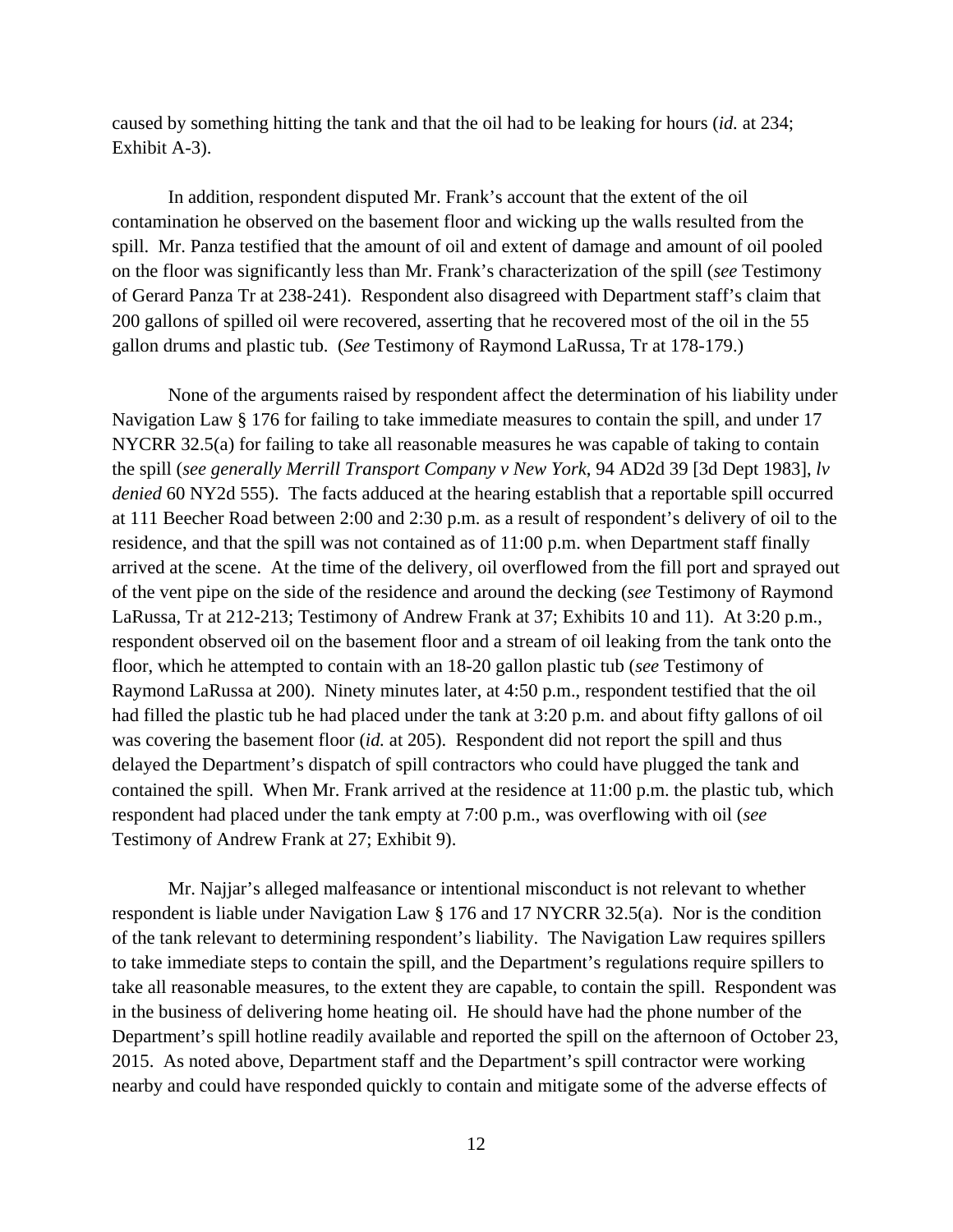the spill had respondent reported it that afternoon (*see* Testimony of Andrew Frank, Tr at 42- 43, 79-81). (*See generally Merrill Transport Company v New York*, 94 AD2d at 42 [noting that the Legislature's failure to include exceptions in the definition of discharge or provide for third-party defenses indicates that the Legislator chose to hold dischargers strictly liable under the Navigation Law]; *Guidice v Patterson Oil*, 51 Misc. 3d at 319 [oil delivery company that overfilled a residential oil tank resulting in a ten gallon spill of oil into the basement and out of the vent pipe into the dirt outside the house held strictly liable for a discharge under the Navigation Law]).

Respondent was, moreover, aware that Mr. Najjar had neither the expertise nor the resources to address the spill (*see* Testimony of Raymond LaRussa, Tr at 202 lines 14-24). Respondent should have remained at the residence, even if he had to temporarily leave the basement due to his health concerns, until emergency response personnel arrived to ensure that the spill was under control. Instead, respondent left the residence not having reported the spill or spoken with Department staff, with an actively leaking oil tank and two 55 gallon drums filled with oil, one of which had a hole in it and could not stand upright. Navigation Law § 176 and 17 NYCRR 32.5(a) do not contain any exceptions to liability relevant to any of the defenses raised by respondent with respect to Mr. Najjar's culpability or the poor condition of the tank. Indeed, respondent's insurance company, aware of a spiller's strict liability under the Navigation Law to report, contain and remediate a spill, paid \$195,000 to remediate the effects of the spill.

In sum, the evidence adduced at the hearing establishes that respondent did not undertake all reasonable measures within the meaning of Navigation Law § 176 and 17 NYCRR 32.5(a) to contain the spill. Department staff is, therefore, entitled to judgment as a matter of law on the second cause of action.

### Civil Penalty

Section 192 of the Navigation Law provides for a civil penalty of up to twenty-five thousand dollars (\$25,000) per day for each violation of the provisions of article 12 of the Navigation Law or any regulation promulgated thereunder (*see Matter of Zenith Management LLC*, Order of the Commissioner, June 17, 2016, at 1). Department staff alleged two violations: Navigation Law § 175 and 17 NYCRR 32.3 for failing to report a discharge of petroleum; and Navigation Law § 176 (1) and 17 NYCRR 32.5 for failing to take reasonable steps to contain the spill. The statutory maximum penalty would be \$50,000.

At the hearing, Department staff testified that the penalty amount requested is consistent with the Department's prior practice, as well as its penalty policies and applicable provisions of the Navigation Law. Mr. Frank utilized a spill assessment penalty matrix developed by the Department to implement the Civil Penalty Policy (DEE-1 [1990]) in spills cases. The matrix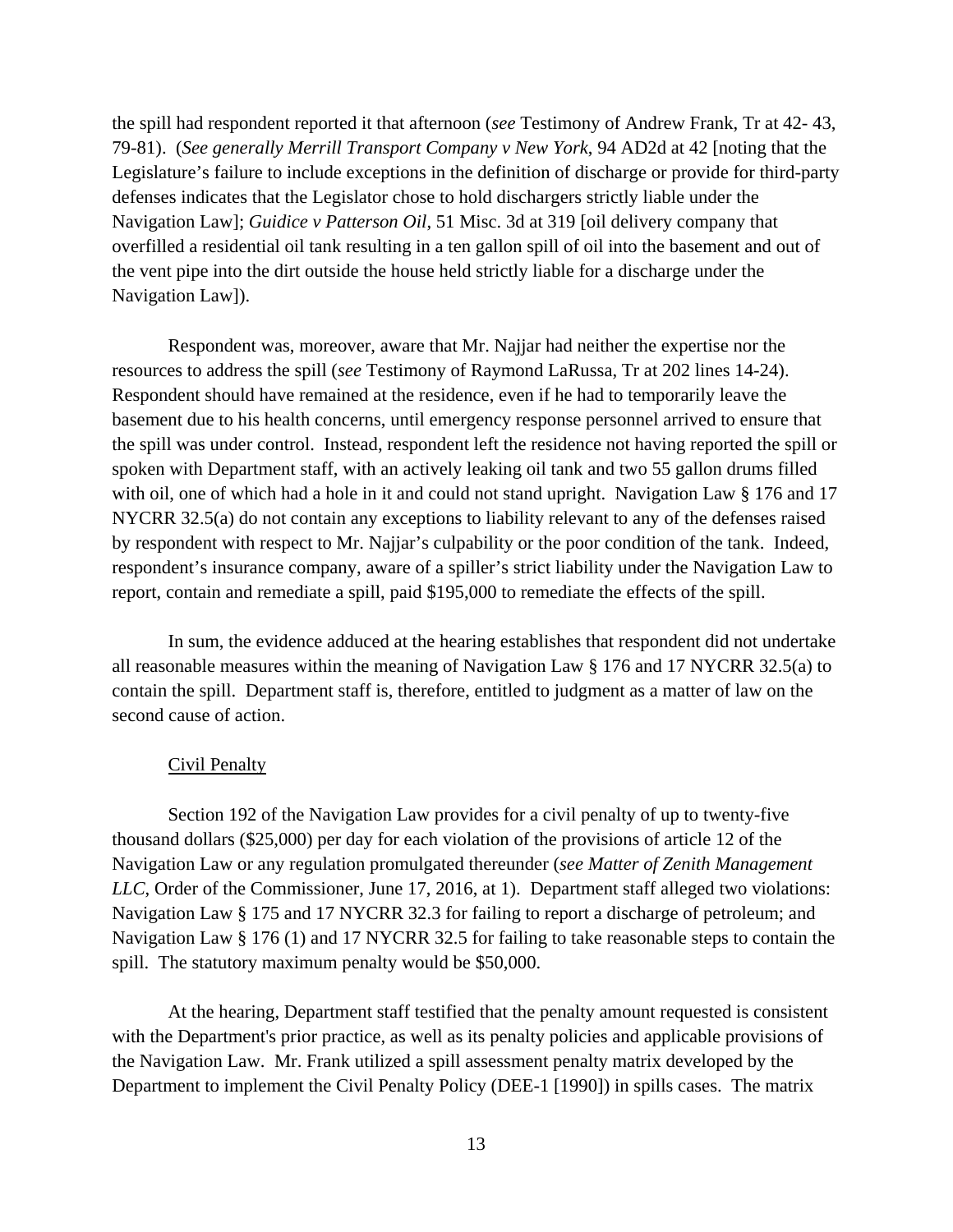generates a ballpark civil penalty estimate. The matrix takes into account the nature of the spill, the associated public health and environmental risks, and aggravating and mitigating factors (*see* Testimony of Andrew Frank, Tr at 96-103 and Exhibit 18). Utilizing the penalty matrix, Mr. Frank arrived at a penalty of \$19,999 (*id.*, Tr at 102).

Mr. Frank testified that spill resulted in actual damage to the environment outside the house as well as public health damage (*id.*, Tr at 103-104). Mr. Frank also testified as to respondent's culpability in terms of his control over the situation, specifically that he could have called the Department's spill hotline and that he could have reasonably foreseen that the damage that spill could cause to the surrounding environment, as well as the house in terms of the basement being uninhabitable (*id.*, Tr at 105-107).

The parties attempted to settle the matter, but ultimately did not reach an agreement. Staff is now seeking a penalty higher than sought during settlement discussions. According to respondent, he cannot afford to pay a \$20,000 civil penalty. Respondent claimed that he had already sent the Department five years of tax returns and his bank account statements and that he had discussed with Department staff that his business had not been doing very well. He said his financial situation has worsened since then and that he works at an auto parts store for \$10.00 per hour and has no ability to pay. I advised respondent that the financial information he previously provided to Mr. Abrahamson was not part of this hearing record, and he would need to provide information as part of the record to sustain an inability-to-pay argument. Mr. Abrahamson clarified that Department staff needed the most recent three years of income tax statements (2014, 2015, and 2016) and a notarized financial disclosure form from respondent to analyze his ability to pay. Respondent objected to having to provide any personal financial information, arguing that he demonstrated that he is not guilty of one of the charges. (*See generally* Hearing Record, Tr at 267-274.)

According to the Department's Civil Penalty Policy: "[t]he ability to pay adjustment will normally require a significant amount of financial information specific to the violator. The burden to demonstrate inability to pay rests with the respondent. If the violator fails to provide sufficient credible information, Department staff should disregard this factor. An unsupported or inadequately supported claim of inability to pay should not be accepted." Thus, respondent has the burden to demonstrate his inability to pay, yet he did not submit any financial information to the Department despite two opportunities to do so. Consequently, I cannot take this factor into account to recommend a reduction of the civil penalty.

The penalty requested by staff is authorized, reasonable and consistent with the purposes and objectives of the Department's penalty policies in light of the statutory maximum, which would authorize a penalty of \$25,000 per day for each violation. As discussed herein, respondent operated a home heating oil delivery business. He should have had the phone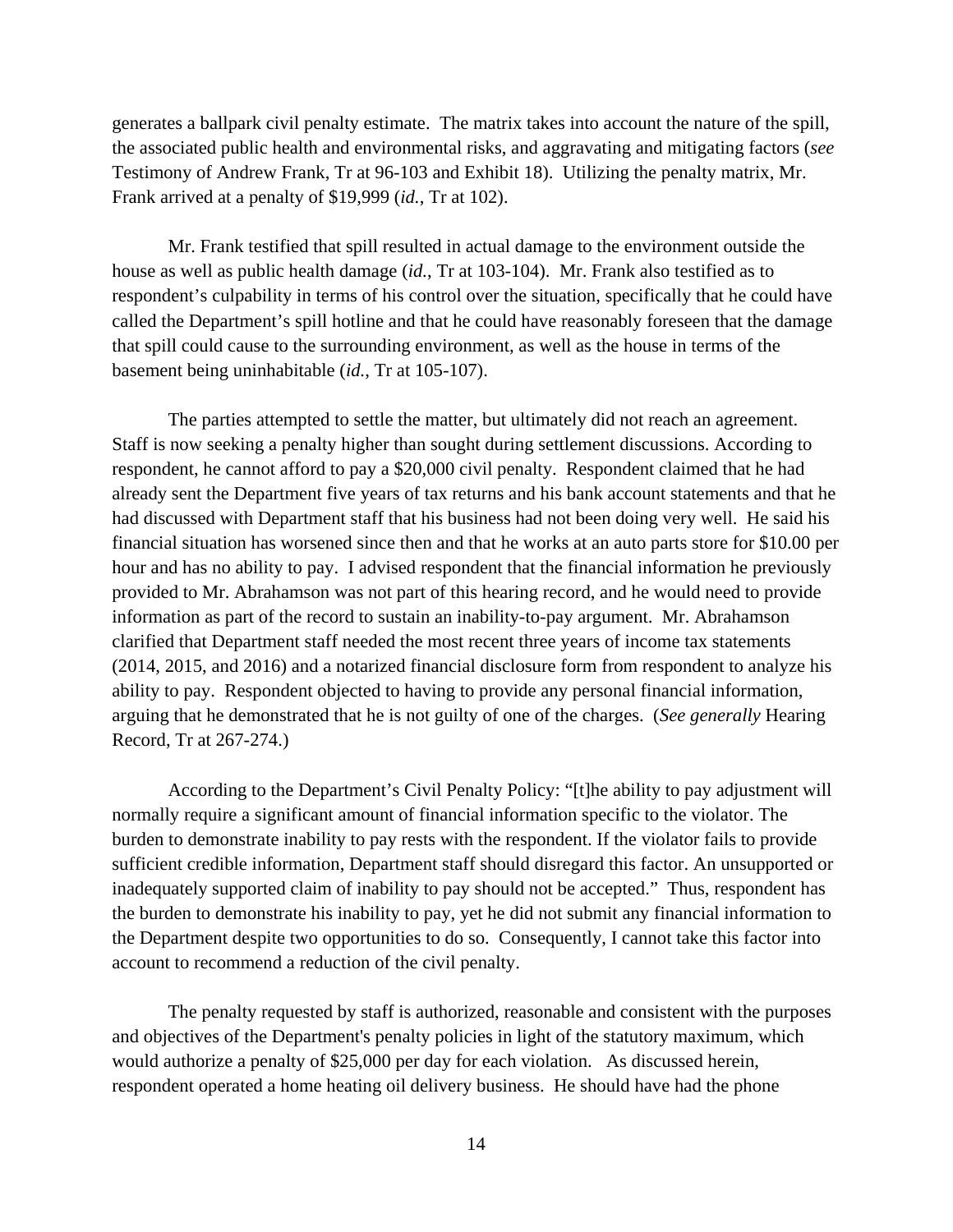number of the Department's spill hotline readily available and promptly reported the spill. Had respondent reported the spill, the significant adverse consequences that ultimately materialized, as discussed in this report, may have been mitigated.

# **CONCLUSIONS OF LAW**

 As discussed above, I conclude that Department staff has established by a preponderance of the evidence that respondent violated Navigation Law § 175 and 17 NYCRR 32.3 by failing to report a discharge of petroleum at a residence located at 111 Beecher Road in the Village of Granville, Washington County, and Navigation Law § 176 (1) and 17 NYCRR 32.5 by failing to take reasonable steps contain the discharge of petroleum.

# **RECOMMENDATION**

Based upon the foregoing, I recommend the Commissioner issue an order:

- 1. Holding that, based upon the proof adduced at the adjudicatory hearing, respondent violated Navigation Law § 175 and 17 NYCRR 32.3 by failing to report a discharge of petroleum at 111 Beecher Road in the Village of Granville, New York;
- 2. Holding that, based upon the proof adduced at the adjudicatory hearing, respondent violated Navigation Law § 176 (1) for failing to take immediate measures to contain the spill and 17 NYCRR 32.5(a) for failing to take all reasonable measures he was capable of taking to contain the spill at 111 Beecher Road, Granville, New York; and
- 3. Assessing a civil penalty in the amount of twenty thousand dollars (\$20,000) within thirty (30) days of service of the Commissioner's order as follows: \$7,500 for violating Navigation Law § 175 and 17 NYCRR 32.3; and \$12,500 for violating Navigation Law § 176 and 17 NYCRR 32.5.

 $\sqrt{s}$ /

Lisa A. Wilkinson Administrative Law Judge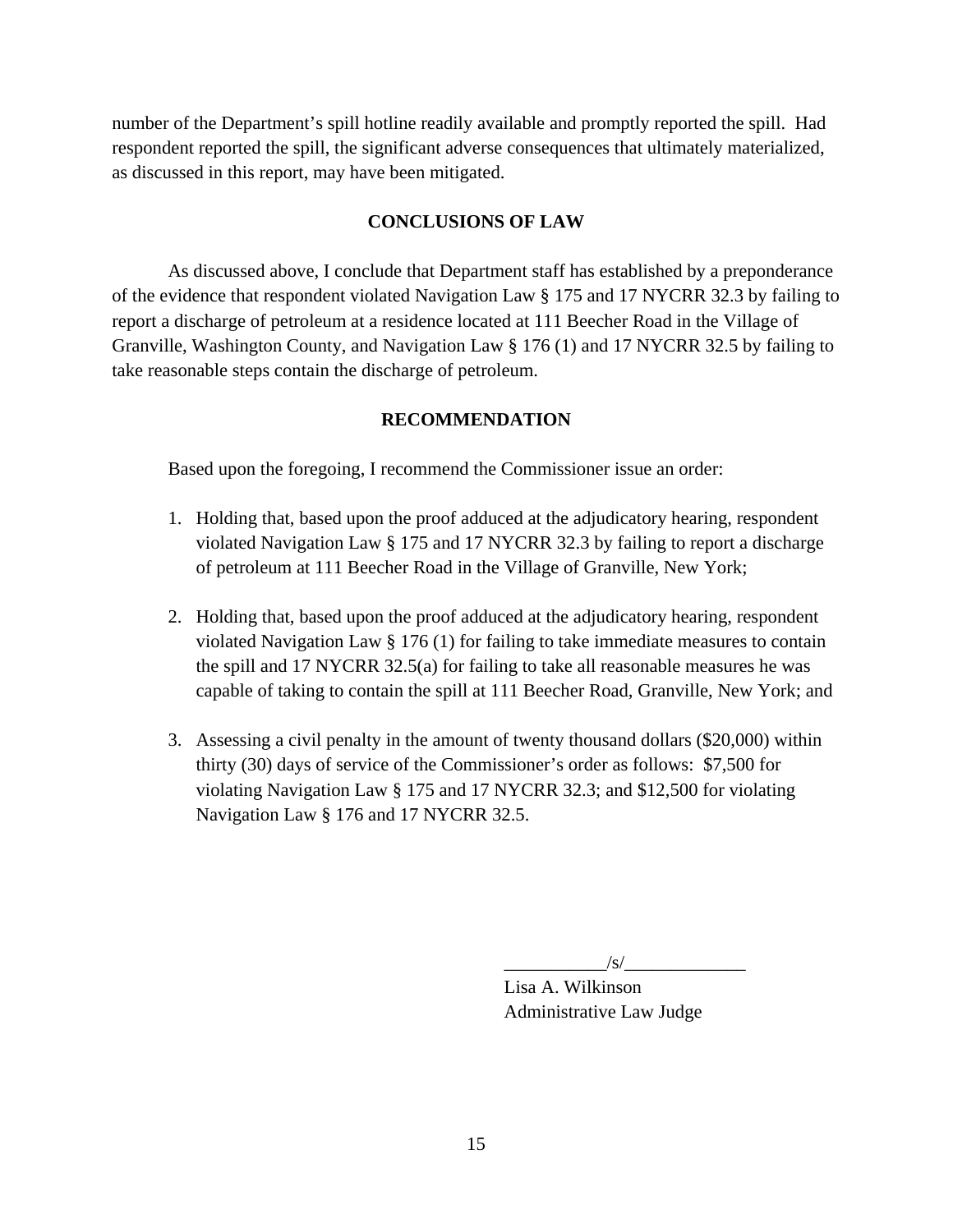# **EXHIBIT CHART**

## *Matter of Raymond LaRussa d/b/a A&D Home Heating*  DEC Case No. LER5-15-022017 May 10, 2017

| Exhibit        | Description                                                                                                                  | ID'd?        | Rec'd?       | Offered By   | <b>Notes</b> |
|----------------|------------------------------------------------------------------------------------------------------------------------------|--------------|--------------|--------------|--------------|
| No.            |                                                                                                                              |              |              |              |              |
| 1              | Notice of Hearing and Complaint and Affidavit of Service                                                                     | $\checkmark$ | $\checkmark$ | Staff        |              |
| $\overline{2}$ | Respondent's Answer                                                                                                          | $\checkmark$ | ✓            | Staff        |              |
| $\overline{3}$ | Department's Discovery Demands                                                                                               | $\checkmark$ | $\checkmark$ | Staff        |              |
| $\overline{4}$ | Hearing date request, second request for response to discovery<br>demands, December 28, 2016                                 |              | $\checkmark$ | <b>Staff</b> |              |
| 5              | Statement of Readiness, Affidavit of Service by Certified Main<br>Return Receipt Requested, by First Class Mail and by email | $\checkmark$ | ✓            | <b>Staff</b> |              |
| 6              | Statement of Readiness returned as "UNCLAIMED"                                                                               | $\checkmark$ | $\checkmark$ | Staff        |              |
| $\overline{7}$ | Affidavit of Service of Statement of Readiness, May 1, 2017                                                                  | ✓            | ✓            | <b>Staff</b> |              |
|                |                                                                                                                              |              |              |              |              |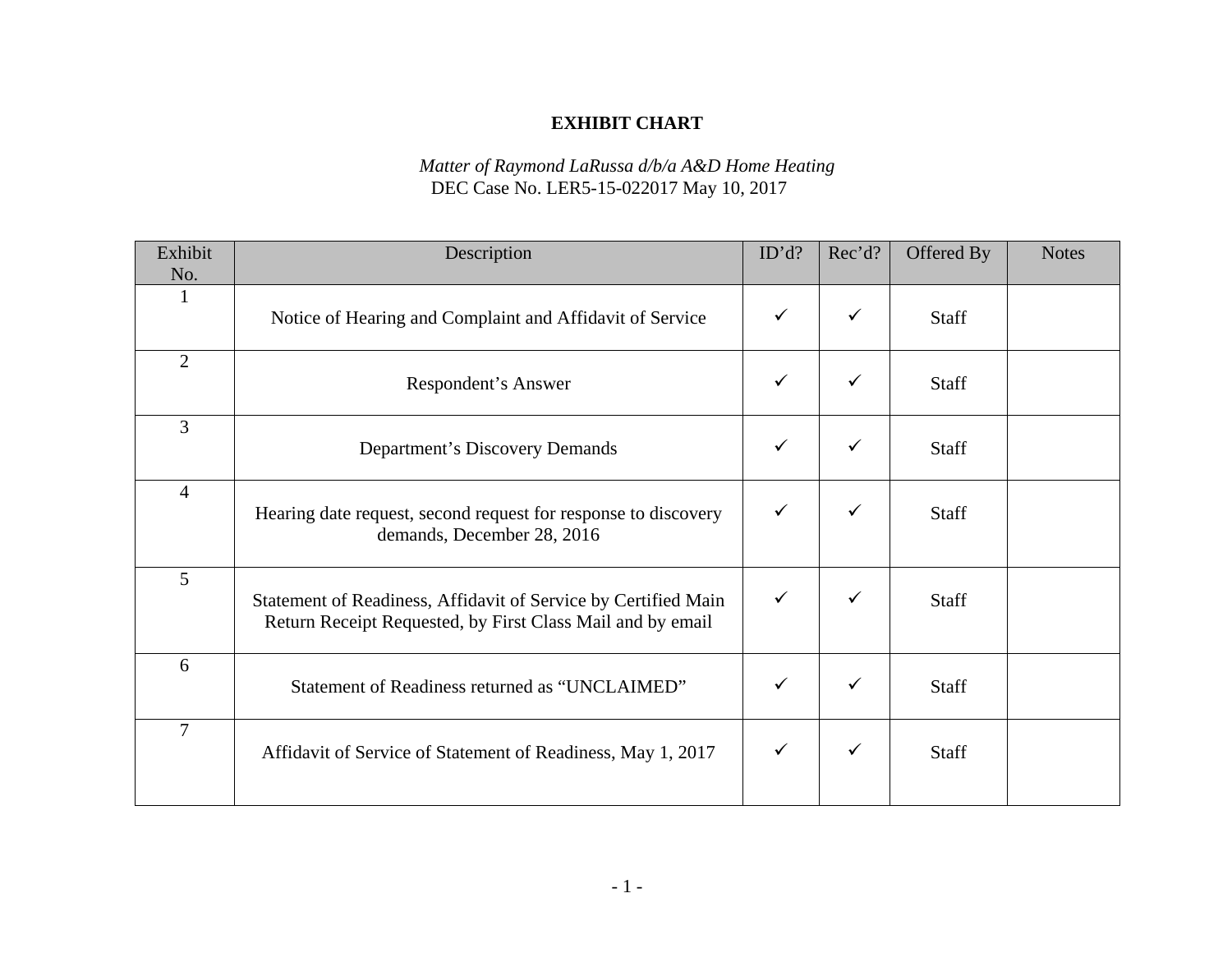| Exhibit<br>No.  | Description                            | ID'd?        | Rec'd?       | Offered By   | <b>Notes</b> |
|-----------------|----------------------------------------|--------------|--------------|--------------|--------------|
| 8               | DEC Spill Report, Spill # 1507725      | $\checkmark$ | $\checkmark$ | Staff        |              |
| 9               | Photograph                             | $\checkmark$ | $\checkmark$ | Staff        |              |
| $10\,$          | Photograph                             | $\checkmark$ | $\checkmark$ | Staff        |              |
| $\overline{11}$ | Photograph                             | $\checkmark$ | $\checkmark$ | <b>Staff</b> |              |
| 12              | Photograph                             | $\checkmark$ | $\checkmark$ | Staff        |              |
| 13              | Photograph                             | $\checkmark$ | $\checkmark$ | Staff        |              |
| 14              | Photograph                             | $\checkmark$ | $\checkmark$ | Staff        |              |
| 15              | Affidavit of Jeffrey M. Coyne          | $\checkmark$ | $\checkmark$ | Staff        |              |
| 16              | Affidavit of Richard Rutland           | $\checkmark$ | $\checkmark$ | <b>Staff</b> |              |
| $17\,$          | Report of Response Environmental, Inc. | $\checkmark$ | $\checkmark$ | Staff        |              |